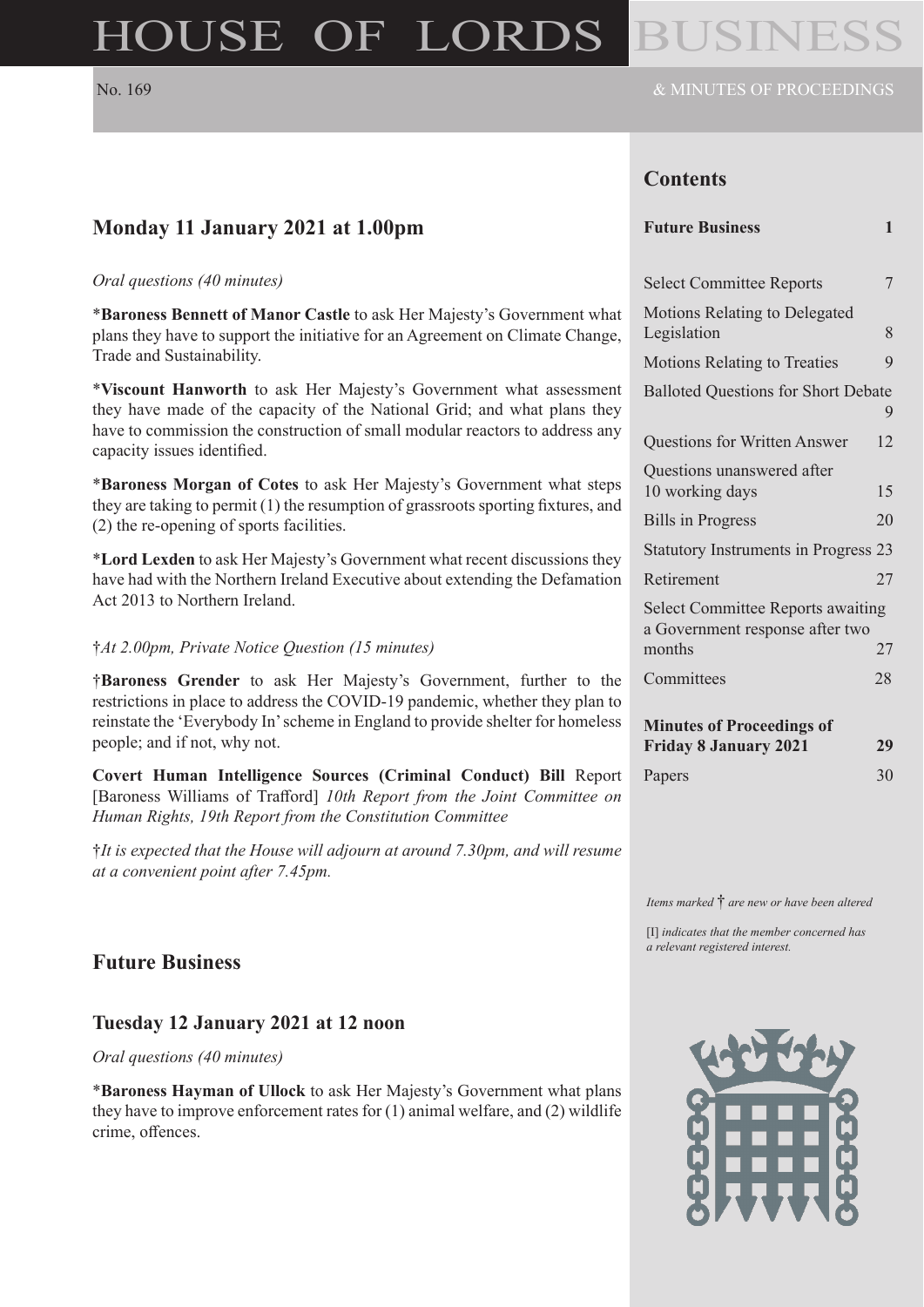#### Future Business

\***Lord Howell of Guildford** to ask Her Majesty's Government what is their estimate of the total cost of replacing gas boilers and heaters in all homes in the United Kingdom; when any such replacement programme will commence; and what charges will fall on (1) individual households, (2) property owners, and (3) tenants.

\***Lord Greaves** to ask Her Majesty's Government what risk assessment they have undertaken of the reliance of (1) the economy, and (2) society, on the use of large-scale technology for the provision of essential services.

†\***Baroness Walmsley** to ask Her Majesty's Government what steps they are taking to ensure that cannabis oil continues to be legally available to patients when prescribed by their physician.

**Medicines and Medical Devices Bill** Report [Lord Bethell] *19th and 33rd Reports from the Delegated Powers Committee, 10th Report from the Constitution Committee*

#### **Wednesday 13 January 2021 at 12 noon**

#### *Oral questions (40 minutes)*

\***Baroness Lawrence of Clarendon** to ask Her Majesty's Government what assessment they have made of how many people from black, Asian and ethnic minority communities participated in COVID-19 vaccine trials.

\***Lord Scriven** to ask Her Majesty's Government when they first became aware (1) of the new variant of COVID-19, and (2) that such a variant of the virus was prevalent in the areas placed into Tier 4 on 20 December 2020.

\***Lord Thomas of Gresford** to ask Her Majesty's Government what reciprocal extradition arrangements are in place for the surrender of nationals between the United Kingdom and the European Union member states where the surrender of such nationals to a third country is forbidden or restricted by law.

*Topical oral question. Ballot to be drawn at 1pm on Monday 11 January.*

**Liaison** The Senior Deputy Speaker to move that the Report from the Select Committee *Review of investigative and scrutiny committees: strengthening the thematic structure through the appointment of new committees* (5th Report, HL Paper 193) be agreed to.

**Liaison** The Senior Deputy Speaker to move that the Report from the Select Committee *New special inquiry committee on youth unemployment* (6th Report, HL Paper 194) be agreed to.

*It is expected that the Report stage of the Covert Human Intelligence Sources (Criminal Conduct) Bill will continue, and that it will conclude.*

# **Thursday 14 January 2021 at 12 noon**

#### *Oral questions (40 minutes)*

\***Lord Young of Cookham** to ask Her Majesty's Government when they plan to establish the Constitution, Democracy and Human Rights Commission.

\***Baroness Northover** to ask Her Majesty's Government what formal arrangements they have put in place to enable regular dialogue between the United Kingdom and the European Union about foreign policy matters.

\***Lord Aberdare** to ask Her Majesty's Government what steps they have taken since the publication on 26 February 2020 of the responses to their consultation on retention payments in the construction industry.

*Topical oral question. Ballot to be drawn at 1pm on Tuesday 12 January.*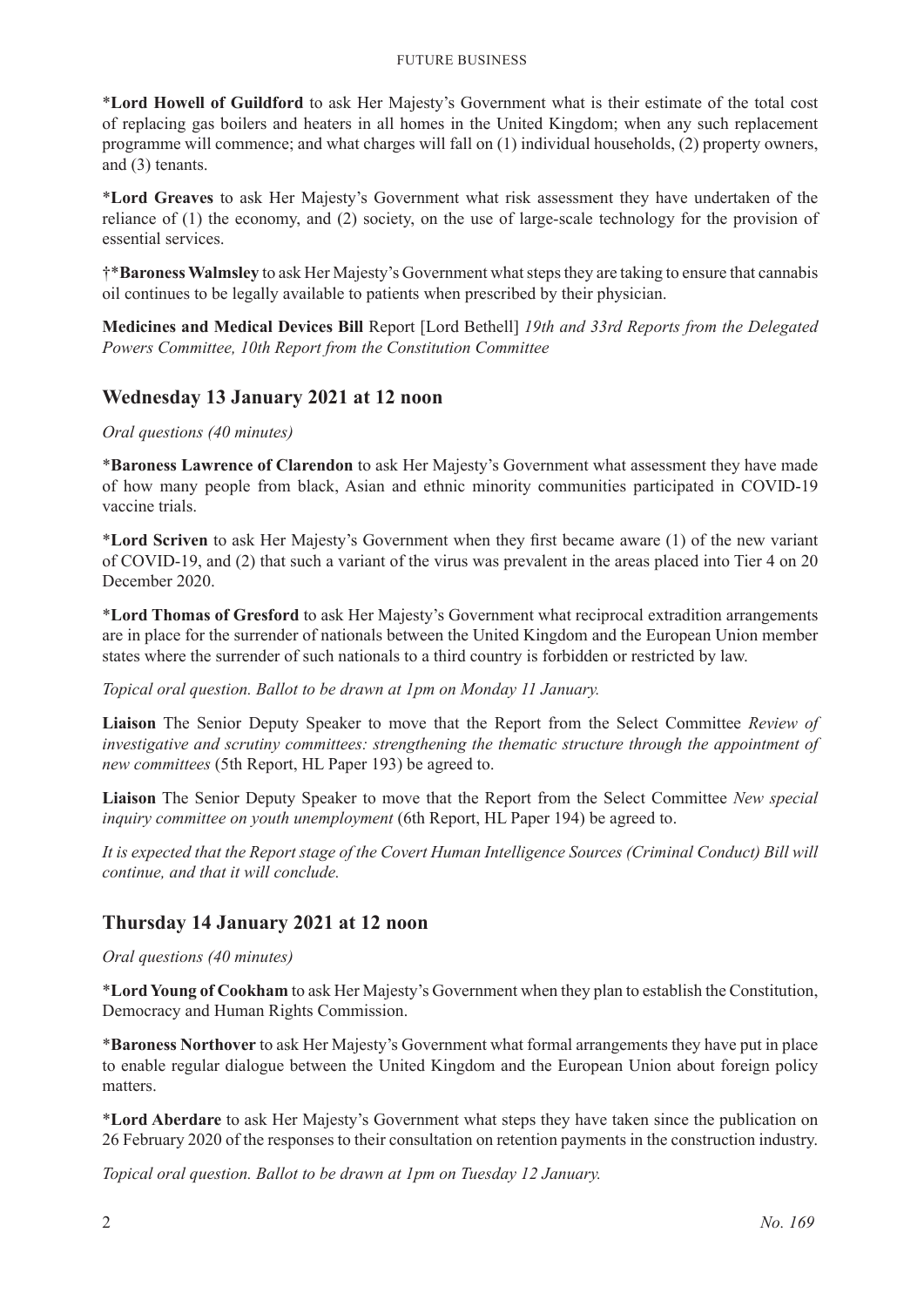*It is expected that the Report stage of the Medicines and Medical Devices Bill will continue, and that it will conclude.*

# **Monday 18 January 2021 at 1.00pm**

#### *Oral questions (40 minutes)*

\***Lord Wallace of Saltaire** to ask Her Majesty's Government what assessment they have made of the role of the BBC in their international soft power strategy.

\***Lord Randall of Uxbridge** to ask Her Majesty's Government, further to the report by the Climate Change Committee *Sixth Carbon Budget: The UK's path to Net Zero*, published on 9 December 2020, what plans they have to review the Airports National Policy Statement.

\***Baroness Boycott** to ask Her Majesty's Government what steps they are taking to encourage (1) a circular economy, and (2) the elimination of waste.

\***Baroness Cox** to ask Her Majesty's Government what assessment they have made of the situation in the Nagorno-Karabakh region.

#### **Tuesday 19 January 2021 at 12 noon**

#### *Oral questions (40 minutes)*

\***Lord Bradshaw** to ask Her Majesty's Government what estimate they have made of the reduction in the use of diesel oil if railways connecting (1) ports, and (2) quarries, to inland distribution centres were electrified.

\***Baroness Parminter** to ask Her Majesty's Government, further to *The Health Survey for England 2019*, published on 15 December 2020, and the finding that 19 per cent of women aged 16 and over screened positive for a possible eating disorder, what steps they are taking to support those with eating disorders.

\***Lord Hunt of Kings Heath** to ask Her Majesty's Government what steps they are taking to encourage research into (1) the causes, and (2) the treatment, of brain tumours.

#### **Wednesday 20 January 2021 at 12 noon**

#### *Oral questions (40 minutes)*

\***Lord Leigh of Hurley** to ask Her Majesty's Government, further to the report by the Office for Tax Simplification *OTS Capital Gains Tax Review: Simplifying by design*, published on 11 November 2020, what steps they have taken to ascertain the impact of the equalisation of Capital Gains Tax to income tax on entrepreneurs starting new businesses.

\***The Lord Bishop of Gloucester** to ask Her Majesty's Government what assessment they have made of the wellbeing of children under five affected by the COVID-19 pandemic; and what steps they are taking to support the early years sector affected by the pandemic.

\***Lord Rooker** to ask Her Majesty's Government what assessment they have made of preparations against flooding in England in 2021.

#### **Thursday 21 January 2021 at 12 noon**

#### *Oral questions (40 minutes)*

\***Lord McConnell of Glenscorrodale** to ask Her Majesty's Government what outcomes they hope to achieve at the G7 Summit due to be held in the United Kingdom in 2021.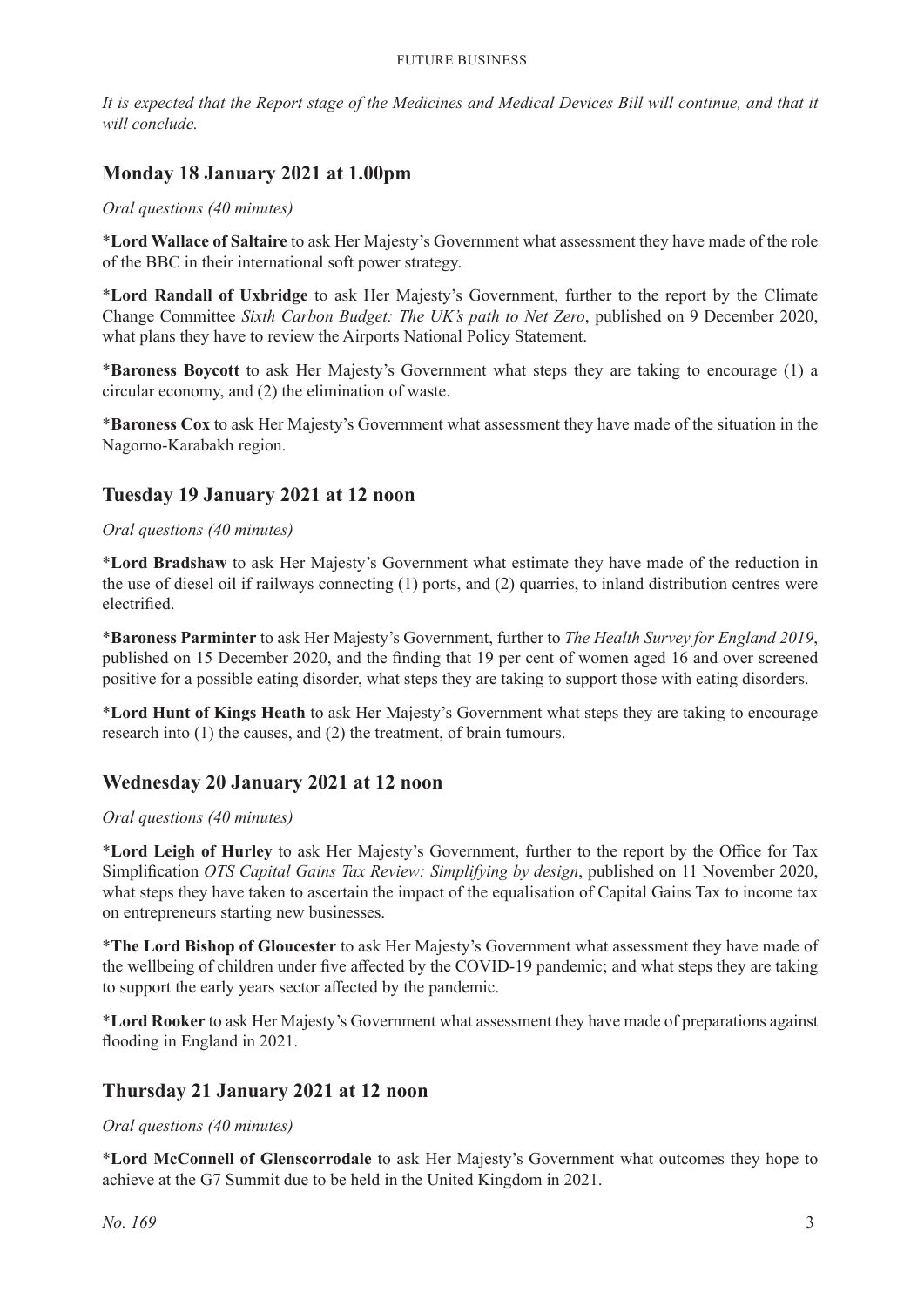\***Lord Faulkner of Worcester** to ask Her Majesty's Government what plans they have to ensure that heritage organisations have access to sufficient supplies of locally produced coal to continue operating after 2021.

\***The Lord Bishop of Coventry** to ask Her Majesty's Government what assessment they have made of the United Nations Treaty on the Prohibition of Nuclear Weapons.

*It is expected that there will be four balloted Questions for Short Debate taken in Grand Committee. The ballot will close on Tuesday 12 January, to be drawn on Wednesday 13 January.*

# **Monday 25 January 2021 at 1.00pm**

#### *Oral questions (40 minutes)*

\***Lord Clement-Jones** to ask Her Majesty's Government what assessment they have made of the SolarWinds cyberattack, first reported on 13 December 2020; and what action they are taking in response.

\***Lord West of Spithead** to ask Her Majesty's Government, further to the statement on Integrated Review of Security, Defence, Development and Foreign Policy by the Prime Minister on 19 November 2020 (HC Deb, cols 488–9), how many of the new ships have been ordered; and, if none, when the first orders will be placed.

\***Lord Carrington** to ask Her Majesty's Government what guidance they are using to inform their plans to plant 30,000 hectares of trees per year.

\***Lord Haskel** to ask Her Majesty's Government, further to the report by the Office for National Statistics *Social capital in the UK: 2020*, published on 20 February 2020, what steps they are taking to rebuild improve social capital.

#### **Tuesday 26 January 2021 at 12 noon**

*Oral questions (40 minutes)*

\***Lord Roberts of Llandudno** to ask Her Majesty's Government what plans they have to increase the number of houses being built.

\***Baroness McIntosh of Pickering** to ask Her Majesty's Government what assessment they have made of the impact of the restrictions put in place to address the COVID-19 pandemic on (1) the income of businesses working in, and (2) jobs related to, the night-time economy; and what steps they are taking to address any such impact. [I]

\***Baroness Hoey** to ask Her Majesty's Government what plans they have to introduce legislation to decriminalise television licence evasion.

# **Wednesday 27 January 2021 at 12 noon**

#### *Oral questions (40 minutes)*

\***Lord Grocott** to ask Her Majesty's Government what plans they have to limit the size of the House of Lords.

\***Lord Holmes of Richmond** to ask Her Majesty's Government what steps they are taking to improve financial inclusion in the United Kingdom.

\***Baroness Grender** to ask Her Majesty's Government what progress they have made towards preparing the legislation to end "no fault" evictions announced in the Queen's Speech on 19 December 2019.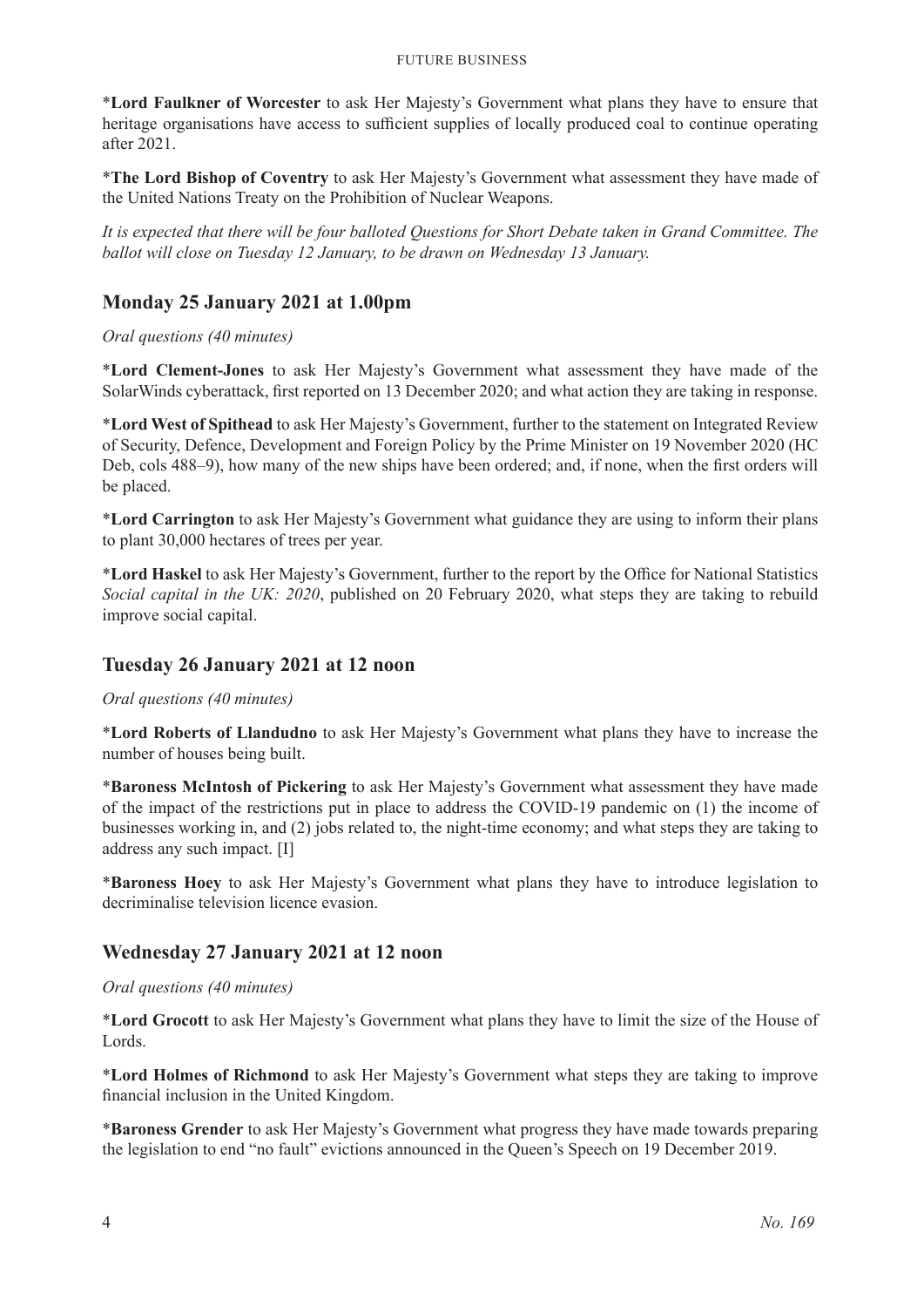#### **Thursday 28 January 2021 at 12 noon**

#### *Oral questions (40 minutes)*

\***Lord German** to ask Her Majesty's Government what assessment they have made of the impact of the United Kingdom–European Union Trade and Cooperation Agreement on musicians and musical enterprises seeking to work and tour in the European Union.

\***Lord Dubs** to ask Her Majesty's Government what steps they are taking to implement the United Kingdom–European Union Joint Political Declaration on Asylum and Returns.

\***Lord Balfe** to ask the Senior Deputy Speaker what plans the Procedure and Privileges Committee has to consult the House on the further steps that could be taken to implement the recommendations of the Lord Speaker's committee on the Size of the House.

#### **Monday 1 February 2021 at 1.00pm**

#### *Oral questions (40 minutes)*

\***Baroness Coussins** to ask Her Majesty's Government what assessment they have made of reports that Iraqi interpreters are being targeted by militia groups because of their work with foreign militaries; and what steps they are taking to protect such interpreters who have worked for the British Armed Forces.

\***Lord Crisp** to ask Her Majesty's Government what plans they have to celebrate the World Health Organization's International Year of Health and Care Workers in 2021.

\***Lord Foulkes of Cumnock** to ask Her Majesty's Government what action they (1) have taken, and (2) plan to take, as a result of the Dunlop Review into UK Government Union capability.

\***Baroness Randerson** to ask Her Majesty's Government what assessment they have made of the impact of the end of the transition period of the United Kingdom's departure from the European Union on the logistics industry in the United Kingdom.

#### **Tuesday 2 February 2021 at 12 noon**

#### *Oral questions (40 minutes)*

\***Lord Storey** to ask Her Majesty's Government what assessment they have made of the provision of online learning for school pupils, and, in particular, for disadvantaged pupils.

\***Baroness Ritchie of Downpatrick** to ask Her Majesty's Government what steps they are taking to ensure that farmers continue to receive financial support following the United Kingdom's departure from the European Union.

\***Lord Rose of Monewden** to ask Her Majesty's Government what assessment they have made of the impact of the COVID-19 pandemic on the employment of young people; and what steps they are taking to address youth unemployment.

#### **Wednesday 3 February 2021 at 12 noon**

#### *Oral questions (40 minutes)*

\***The Earl of Clancarty** to ask Her Majesty's Government what steps they plan to take to support the music sector with (1) touring, and (2) other work, in Europe.

\***Lord Caine** to ask Her Majesty's Government what plans they have to appoint a dedicated minister for the hospitality sector.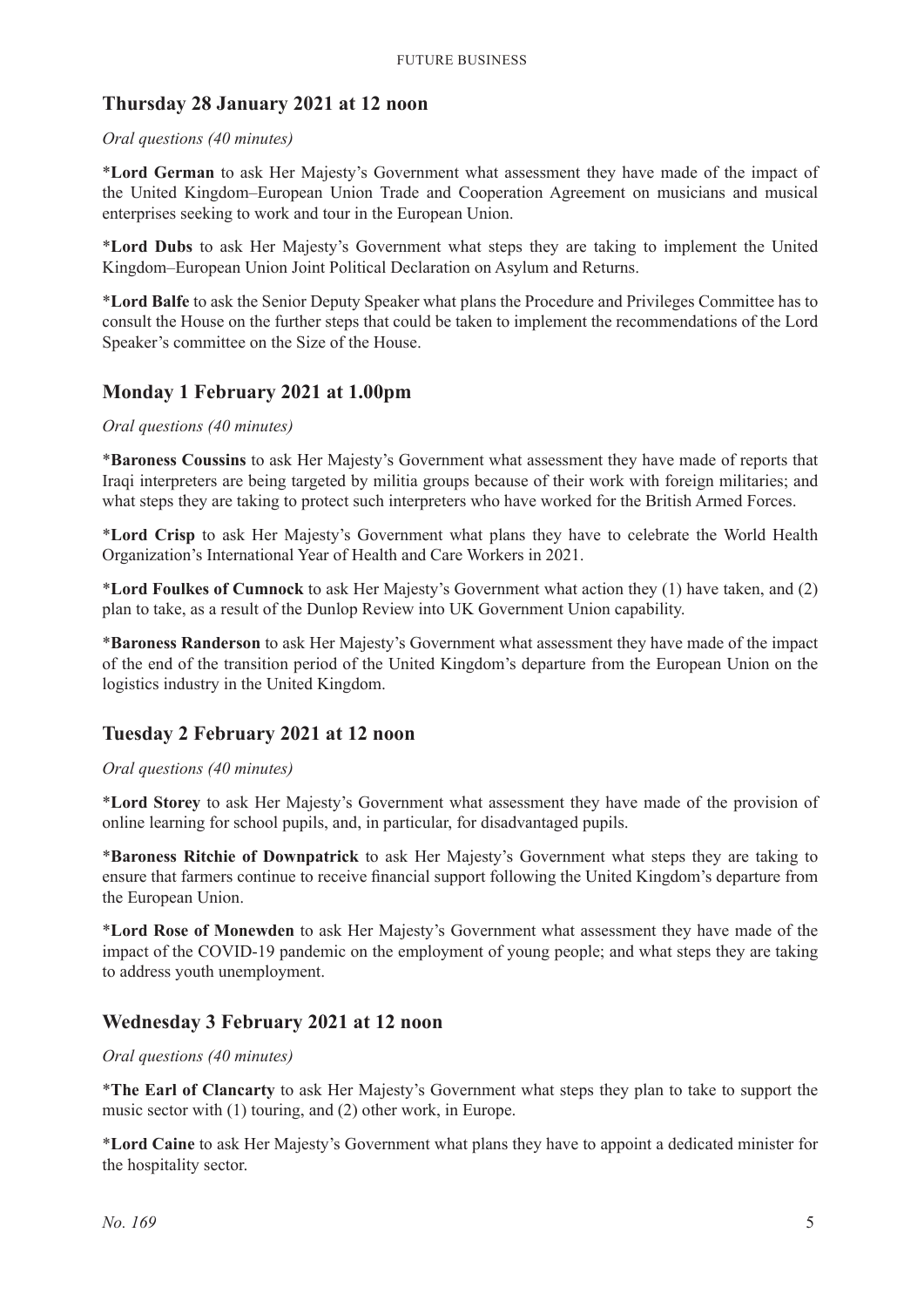\***Lord Harris of Haringey** to ask Her Majesty's Government what plans they have to introduce annual reporting to Parliament on the state of national preparedness for top-tier risks in the National Risk Register.

# **Thursday 4 February 2021 at 12 noon**

#### *Oral questions (40 minutes)*

\***Lord Alton of Liverpool** to ask Her Majesty's Government what assessment they have made of the impact of remittances (1) on the United Kingdom economy, and (2) from the United Kingdom to the economies of developing countries.

\***Lord Berkeley** to ask Her Majesty's Government what assessment they have made of the report by Transport Focus *Fairer fares: the future of rail commuting*, published on 18 August 2020, in particular the recommendation to trial flexi-season tickets and other marketing initiatives to encourage rail travel as COVID-19 restrictions are lifted; and what discussions they have had with railway operators about conducting such trials.

\***Lord Farmer** to ask the Senior Deputy Speaker what plans there are for proceedings in the House of Lords to revert to physical only proceedings once the restrictions in place to address the COVID-19 pandemic are lifted.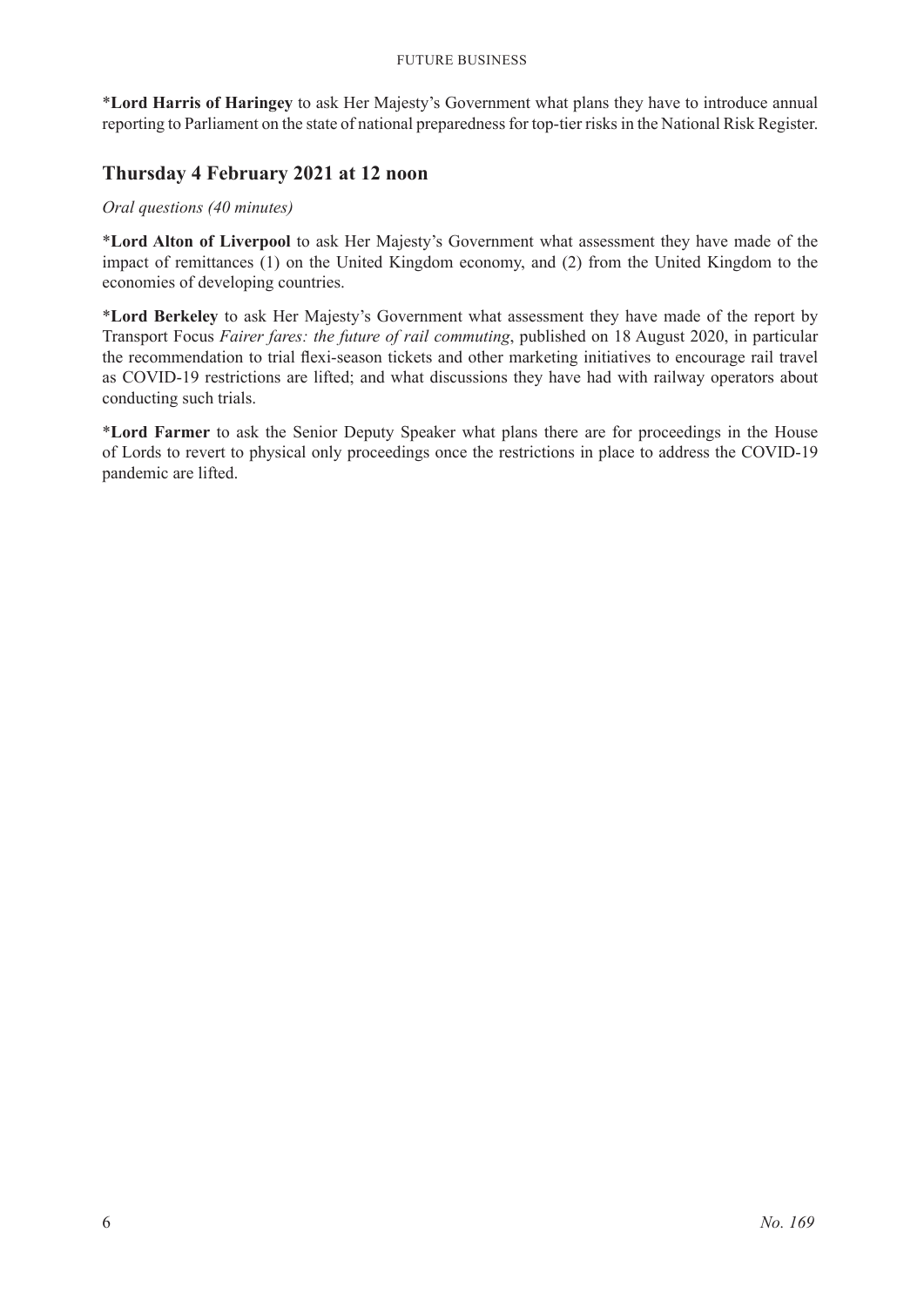# **Select Committee Reports**

*The date on which the report was published is in italics.*

**Lord Saville of Newdigate** to move that this House takes note of the Report from the Select Committee on the Bribery Act 2010 *The Bribery Act 2010: post-legislative scrutiny* (HL Paper 303, Session 2017– 19). *14 March 2019*

**Lord Patel** to move that this House takes note of the Report from the Science and Technology Committee *Forensic science and the criminal justice system: a blueprint for change* (3rd Report, Session 2017–19, HL Paper 333). *1 May 2019*

**Lord Price** to move that this House takes note of the Report from the Select Committee on Intergenerational Fairness and Provision *Tackling intergenerational unfairness* (HL Paper 329, Session 2017–19). *25 April 2019*

**Lord Howell of Guildford** to move that this House takes note of the Report from the International Relations Committee *The UK's relationship with the Pacific Alliance* (8th Report, Session 2017–19, HL Paper 386). *26 June 2019*

**Lord Forsyth of Drumlean** to move that this House takes note of the Report from the Economic Affairs Committee *Social care funding: time to end a national scandal* (7th Report, Session 2017–19, HL Paper 392). *4 July 2019*

**Lord Gilbert of Panteg** to move that this House takes note of the Report from the Communications and Digital Committee *Public service broadcasting: as vital as ever* (1st Report, HL Paper 16). *5 November 2019*

**Lord Forsyth of Drumlean** to move that this House takes note of the Report from the Economic Affairs Committee *Off-payroll working: treating people fairly* (1st Report, HL Paper 50). *27 April 2020*

**Lord Puttnam** to move that this House takes note of the Report from the Democracy and Digital Technologies Committee *Digital Technology and the Resurrection of Trust* (HL Paper 77). *29 June 2020*

**The Earl of Kinnoull** to move that this House takes note of the Report from the European Union Committee *The Protocol on Ireland/Northern Ireland* (9th Report, HL Paper 66). *1 June 2020*

**Lord Krebs** to move that this House takes note of the Report from the Food, Poverty, Health and the Environment Committee *Hungry for change: fixing the failures in food* (HL Paper 85). *6 July 2020*

**Baroness Anelay of St Johns** to move that this House takes note of the Report from the International Relations and Defence Committee *The UK and Sub-Saharan Africa: prosperity, peace and development co-operation.* (1st Report, HL Paper 88). *10 July 2020*

**Lord Forsyth of Drumlean** to move that this House takes note of the Report from the Economic Affairs Committee *Universal Credit isn't working: proposals for reform* (2nd Report, HL Paper 105). *31 July 2020*

**Baroness Armstrong of Hill Top** to move that this House takes note of the Report from the Public Services Committee *A critical juncture for public services: lessons from COVID-19* (1st Report, HL Paper 167). *13 November 2020*

**Lord Grade of Yarmouth** to move that this House takes note of the Report from the Select Committee on the Social and Economic Impact of the Gambling Industry *Gambling Harm—Time for Action* (HL Paper 79). *2 July 2020*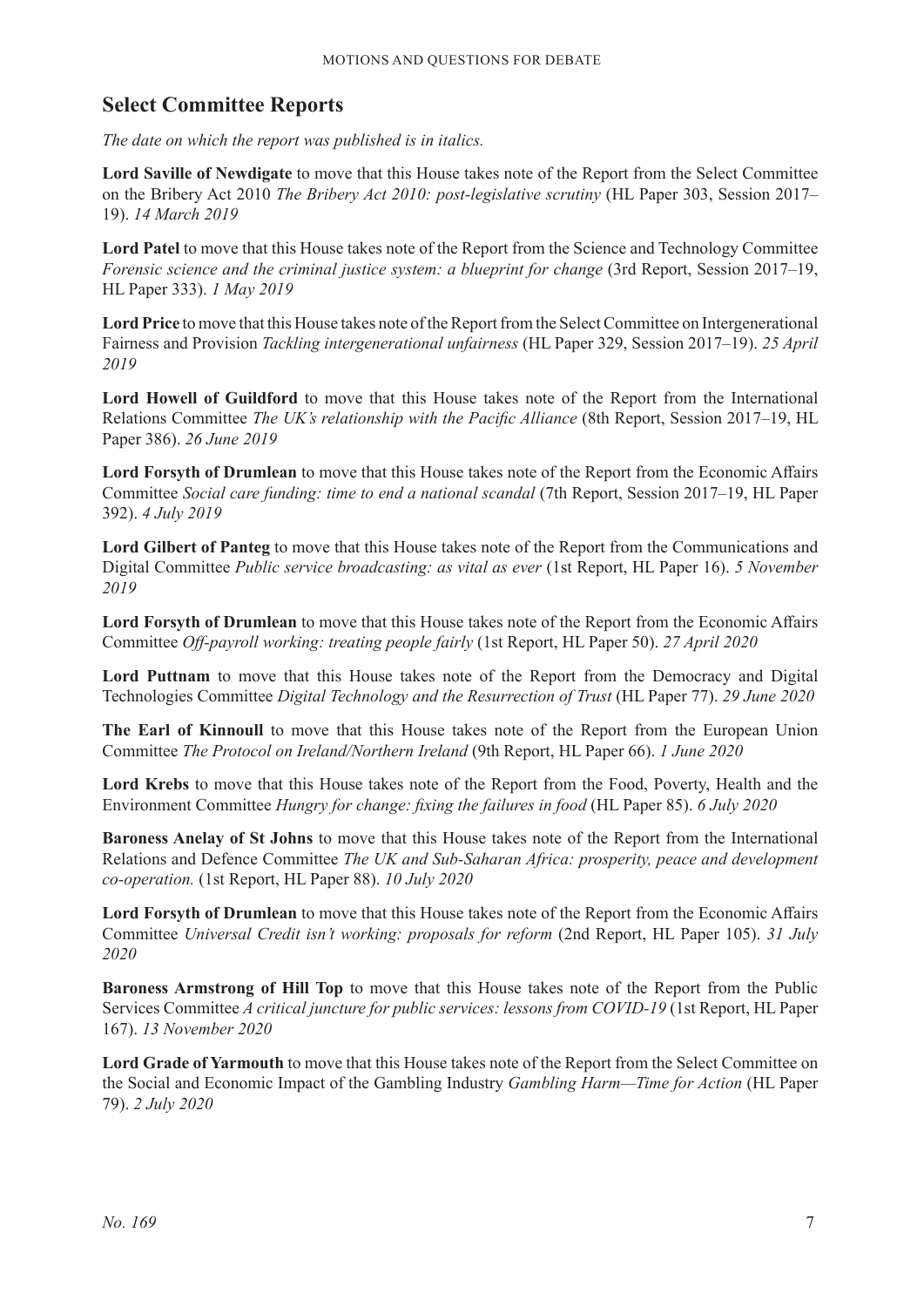# **Motions Relating to Delegated Legislation**

**Lord Rosser** to move that this House regrets that the Accreditation of Forensic Service Providers (Amendment) Regulations 2019 (SI 2019/1384) may inappropriately implement European Union legislation; notes concerns that the process may no longer meet the International Organization for Standardization standard and that United Kingdom courts may not accept evidence obtained under the new arrangement; and therefore calls on Her Majesty's Government to withdraw the Regulations until these issues have been addressed. *Special attention drawn to the instrument by the Secondary Legislation Scrutiny Committee, 1st Report*

**Baroness Thornton** to move that this House regrets that the National Health Service (General Dental Services Contracts and Personal Dental Services Agreements) (Amendment) Regulations 2019 (SI 2019/1445) further extends the piloting of the remuneration scheme for National Health Service dentists; further regrets that after eight years of pilots Her Majesty's Government still feels they have insufficient information; and calls on the Government to conclude the pilot by March 2022. *2nd Report from the Secondary Legislation Scrutiny Committee*

**Lord Rosser** to move that this House takes note of the Health Protection (Coronavirus, Public Health Information for Passengers Travelling to England) Regulations 2020 (SI 2020/567) and the Health Protection (Coronavirus, International Travel) (England) Regulations 2020 (SI 2020/568). *Special attention drawn to the instrument by the Secondary Legislation Scrutiny Committee, 18th Report*

Lord Hunt of Kings Heath to move that this House regrets that the Health Protection (Coronavirus, International Travel) (England) Regulations 2020 (SI 2020/568) have been laid without making available to Parliament the advice from the Scientific Advisory Group for Emergencies used to inform the development of those Regulations. *Special attention drawn to the instrument by the Secondary Legislation Scrutiny Committee, 18th Report*

**Baroness Randerson** to move that this House regrets that the Town and Country Planning (Border Facilities and Infrastructure) (EU Exit) (England) Special Development Order 2020 (SI 2020/928) will have considerable implications for the haulage industry and the local areas that these measures will affect, and regrets that the failure of Her Majesty's Government to prepare for Brexit has required these measures to be implemented. *Special attention drawn to the instrument by the Secondary Legislation Scrutiny Committee, 26th Report*

**Lord Berkeley** to move that this House regrets that the Channel Tunnel (Arrangements with the Kingdom of the Netherlands) Order 2020 does not provide that frontier controls on rail passenger services may take place on moving trains for the benefit and convenience of passengers. *26th Report from the Secondary Legislation Scrutiny Committee*

**Lord Falconer of Thoroton** to move that this House regrets that the Prosecution of Offences (Custody Time Limits) (Coronavirus) (Amendment) Regulations 2020 do not provide sufficient measures to address the backlog of Crown Court trials; and that this House agrees with the conclusion of the 27th Report of the Secondary Legislation Scrutiny Committee which states that the extension of remand periods "delays justice for both the defendant and the victim and may add to the difficulties that prisons are facing during the pandemic. Extending remand can have extremely detrimental effects on the mental health of the individual and on the welfare of their families". *Special attention drawn to the instrument by the Secondary Legislation Scrutiny Committee, 27th Report*

**Lord Foster of Bath** to move that this House takes note of the Audiovisual Media Services Regulations 2020 (SI 2020/1062). *Special attention drawn to the instrument by the Secondary Legislation Scrutiny Committee, 30th Report*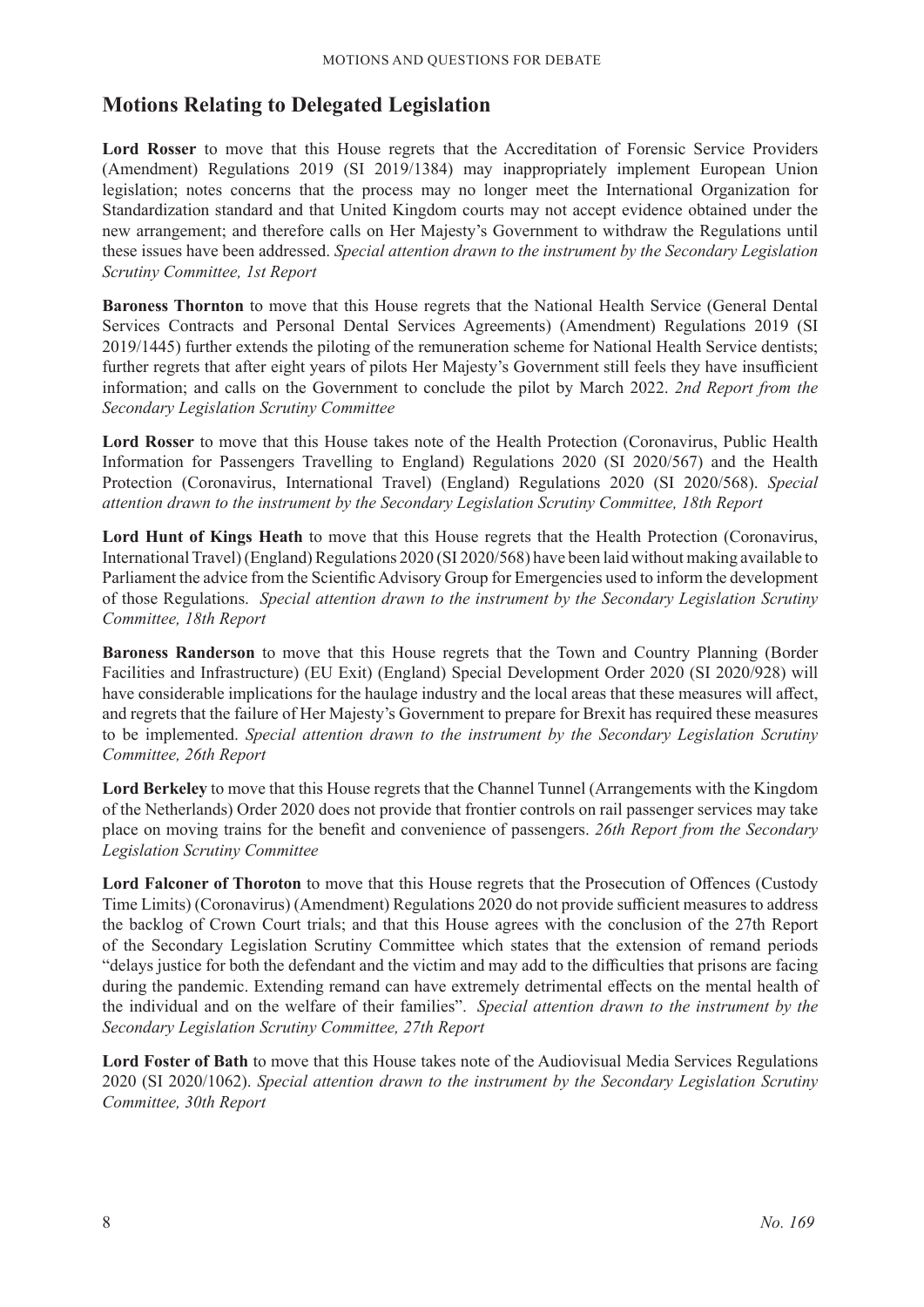**Lord Green of Deddington** to move that this House regrets that the Statement of changes in Immigration Rules, published on 22 October 2020, does not provide a clear and comprehensible description of the changes proposed, nor of their likely effect. *Special attention drawn to the instrument by the Secondary Legislation Scrutiny Committee, 33rd Report*

**Earl Attlee** to move that this House regrets that the Road Vehicles (Construction and Use) (Amendment) Regulations 2020 (SI 2020/1178) have no business case because very few commercial operators use unsuitable tyres on a front steering axle and for private operators, and that the cost of compliance with the Regulations would be comparable to the annual cost of insurance of the relevant vehicle. *33rd Report from the Secondary Legislation Scrutiny Committee*

**Lord Berkeley** to move that this House regrets that the Clean Air Zones Central Services (Fees) (England) Regulations 2020 (SI 2020/1444), in providing for a fixed transaction charge of £2 for local authorities, and in failing to allow local authorities to set charges for vehicles which do not comply with the requirements of Clean Air Zones, do not provide sufficient incentives for local authorities to introduce these charges. *40th Report from the Secondary Legislation Scrutiny Committee*

†**Lord Green of Deddington** to move that this House regrets that the Statement of Changes in Immigration Rules (HC1043), published on 10 December 2020, does not permit a clear understanding of (1) the policy objective, and (2) the intended implementation, of the changes being made to the Rules. *Special attention drawn to the instrument by the Secondary Legislation Scrutiny Committee, 40th Report*

# **Motions Relating to Treaties**

**Lord Collins of Highbury** to move that this House takes note of the Agreement between the United Kingdom and the United States of America on Technology Safeguards associated with United States Participation in Space Launches from the United Kingdom, laid before the House on 16 October. *Special attention drawn by the European Union Committee, 17th Report*

**Lord Teverson** to move that this House takes note of the Framework Agreement on Fisheries between the United Kingdom and Norway, laid before the House on 19 October. *Special attention drawn by the European Union Committee, 17th Report*

# **Balloted Questions for Short Debate**

*The ballot will close on Tuesday 12 January, for four Questions to be drawn on Wednesday 13 January for debate on Thursday 21 January. Time limit 1 hour.*

**Baroness Coussins** to ask Her Majesty's Government what assessment they have made of the impact of COVID-19 in South America. (*Foreign, Commonwealth and Development Office*)

**Baroness Deech** to ask Her Majesty's Government what assessment they have made of the report by the Community Security Trust *Campus Antisemitism in Britain 2018–2020*, published on 17 December, and in particular, the finding that the number of antisemitic incidents in universities has increased. (*Department for Education*)

**The Earl of Clancarty** to ask Her Majesty's Government what assessment they have made of the value of cultural and educational exchanges for (1) students, and (2) others who may benefit from such exchanges. (*Department for Education*)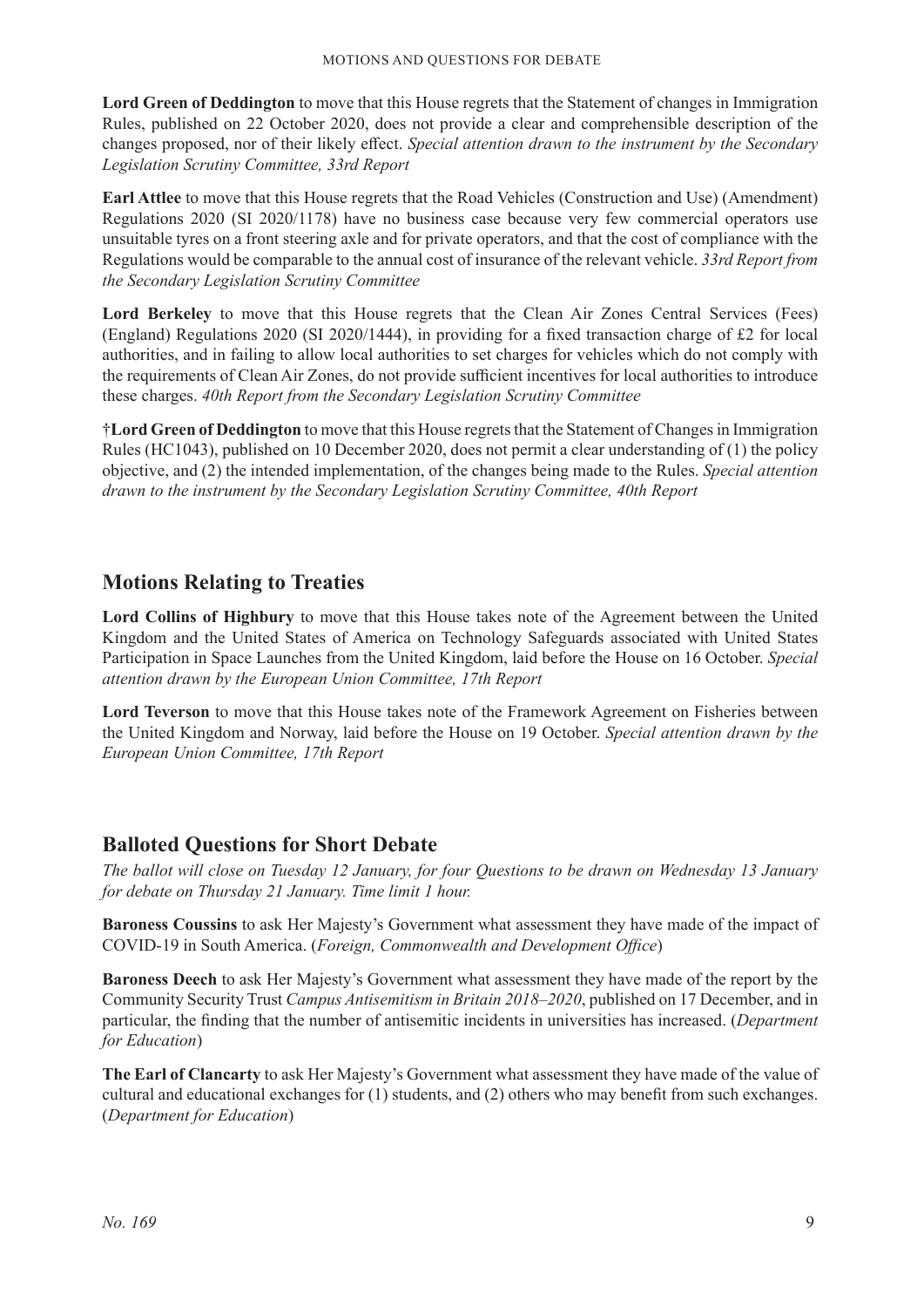**Baroness Noakes** to ask Her Majesty's Government what assessment they have made of the opportunities for the United Kingdom following the United Kingdom's departure from the European Union. (*Cabinet Office*)

**Baroness Anelay of St Johns** to ask Her Majesty's Government what assessment they have made of the letter from Baroness Anelay of St Johns to the Minister for European Neighbourhood and the Americas and the Minister for Prevention, Public Health and Primary Care on 29 July 2020, about the inquiry by the International Relations and Defence Select Committee into the work of the World Health Organization. (*Foreign, Commonwealth and Development Office*)

**Lord Leigh of Hurley** to ask Her Majesty's Government what financial support they have (1) provided, and (2) intend to provide, to businesses during the COVID-19 pandemic. (*Department for Business, Energy and Industrial Strategy*)

**Lord Lancaster of Kimbolton** to ask Her Majesty's Government what role the British Armed Forces are playing in support of the 'Global Britain' agenda. (*Ministry of Defence*)

**Baroness Rock** to ask Her Majesty's Government, further to their discussions with the Tenancy Reform Industry Group, what plans they have to reform (1) legislation, and (2) taxation, related to rural landlords and the letting of land. (*Department for Environment, Food and Rural Affairs*)

**Lord Alton of Liverpool** to ask Her Majesty's Government what assessment they have made of human rights violations in China; and how they plan to act on any such assessment. (*Foreign, Commonwealth and Development Office*)

**Baroness Cox** to ask Her Majesty's Government what assessment they have made of the designation of Nigeria as a 'Country of Particular Concern' by the government of the United States. (*Foreign, Commonwealth and Development Office*)

**Lord Polak** to ask Her Majesty's Government what assessment they have made of the commencement of uranium enrichment to 20 per cent purity at the Fordow Fuel Enrichment Plant by the government of Iran on 4 January; and what action they intend to take, if any, in response. (*Foreign, Commonwealth and Development Office*)

**Baroness Hooper** to ask Her Majesty's Government what steps they plan to take to support (1) biodiversity protection, and (2) nature-based solutions to socio-environmental challenges, in United Kingdom Overseas Territories; and how they intend to progress any such steps before the 2021 United Nations Climate Change Conference. (*Foreign, Commonwealth and Development Office*)

**Baroness Ritchie of Downpatrick** to ask Her Majesty's Government what assessment they have made of the operation of the United Kingdom–European Union Trade and Cooperation Agreement with the Protocol on Ireland/Northern Ireland since 1 January. (*Cabinet Office*)

**Lord Sarfraz** to ask Her Majesty's Government what progress they have made on addressing climate change through international cooperation. (*Department for Business, Energy and Industrial Strategy*)

†**Baroness Boycott** to ask Her Majesty's Government what steps they are taking to educate the general public about the actions required to address climate change. (*Department for Business, Energy and Industrial Strategy*)

†**Lord Faulkner of Worcester** to ask Her Majesty's Government how they plan to respond to the recommendations to improve the governance of English football contained in the report by Our Beautiful Game *Saving the Beautiful Game Manifesto for Change*, published on 15 October 2020. (*Department for Digital, Culture, Media and Sport*)

†**Baroness Morgan of Cotes** to ask Her Majesty's Government what their trade priorities are for their presidency of the G7. (*Department for International Trade*)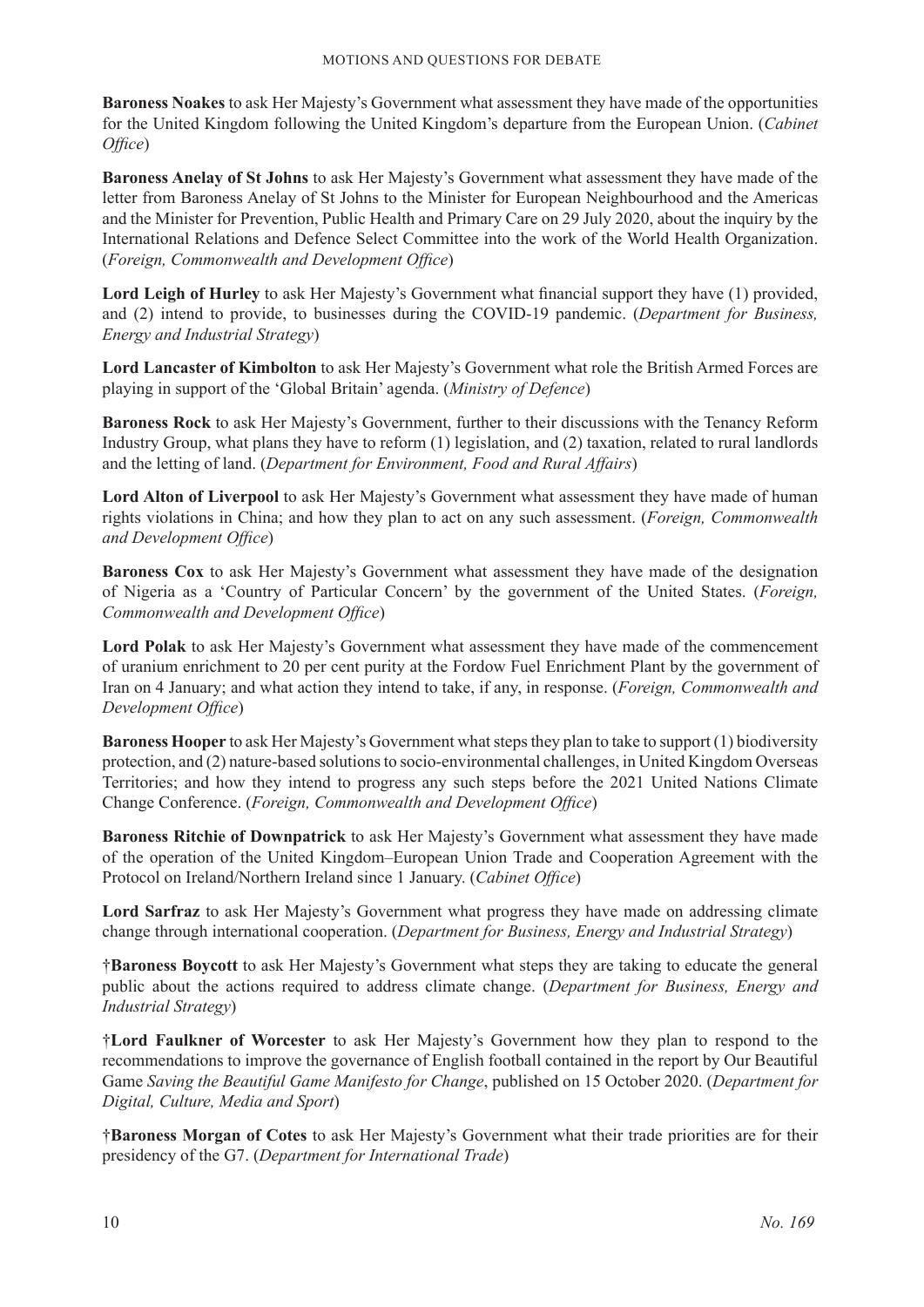†**Lord Bird** to ask Her Majesty's Government, further to the impact of the COVID-19 pandemic on education, what assessment they have made of the additional resources which will be required to support students to compensate for any lost teaching time. (*Department for Education*)

†**Lord Harries of Pentregarth** to ask Her Majesty's Government what assessment they have made of reports that the government of India is restricting the freedoms of (1) non-governmental organisations, (2) academics, and (3) other groups. (*Foreign, Commonwealth and Development Office*)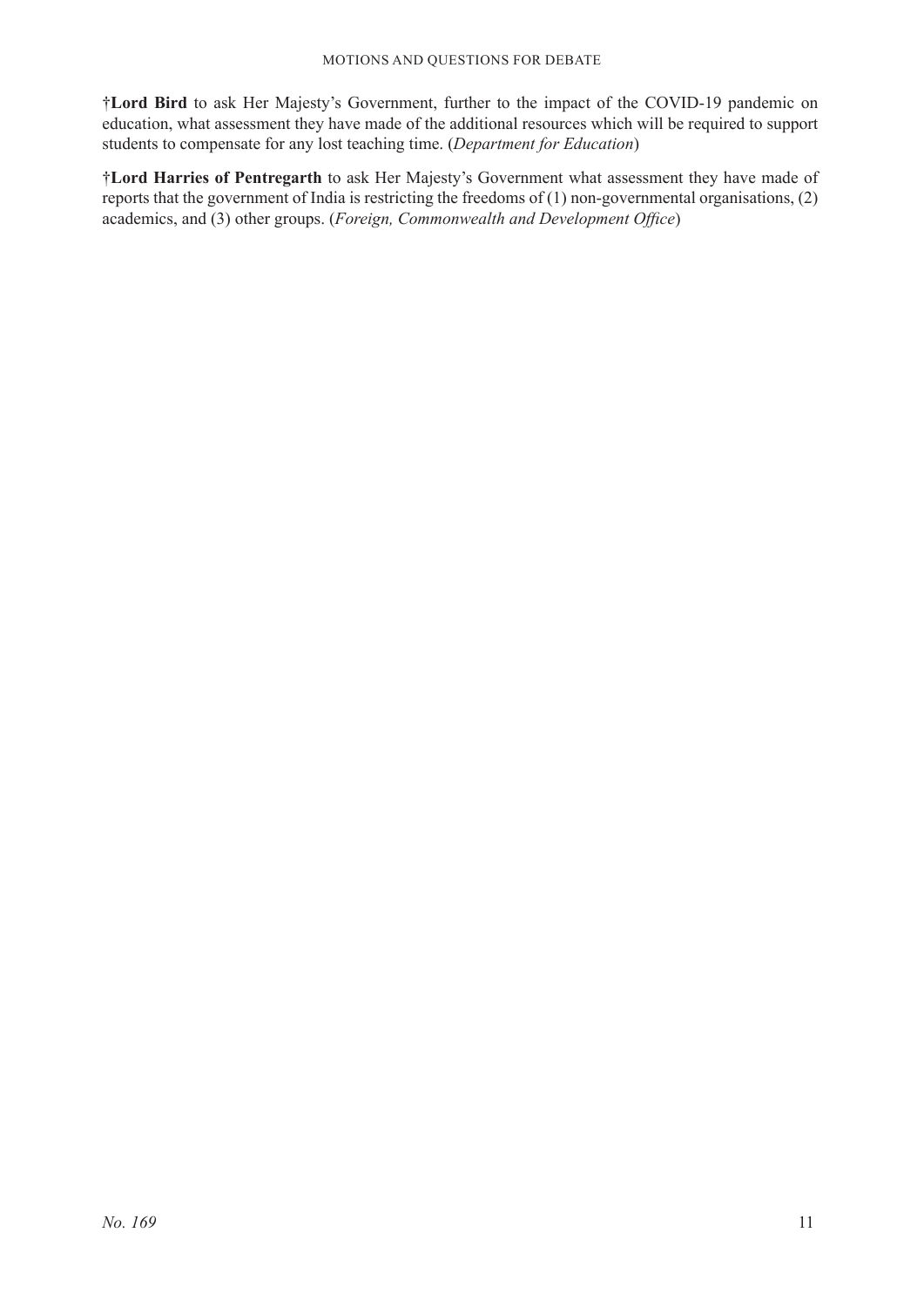# **Questions for Written Answer**

*Tabled on 8 January and due for answer by 22 January.*

**Baroness Bennett of Manor Castle** to ask Her Majesty's Government whether a value for money test is applied to all quotations submitted for partial support under the Green Homes Grant scheme; and if so, whether any such assessments are required to be made by appropriately qualified persons with knowledge of local conditions. HL11910

**Baroness Bennett of Manor Castle** to ask Her Majesty's Government, further to the Written Statement by Lord Callanan on 15 December (HLWS646), what plans they have to consult with civil society groups and the wider public as part of their review into how regulatory impacts are assessed in advance of setting the next Business Impact Target. HL11911

**Baroness Bennett of Manor Castle** to ask Her Majesty's Government how many local authorities (1) have used up the Government grant provided in September 2020 to make payments under the Test and Trace Support Payment scheme, (2) are topping up such payments from other sources, and (3) are no longer making those payments; and what is the average wait time between an application being made and receipt of payment. HL11912

**Baroness Bennett of Manor Castle** to ask Her Majesty's Government how much of the UK Official Development Assistance spend is directed towards agriculture; and what percentage of that spend is directed towards (1) agroecological approaches, and (2) small farms; and whether they benchmark those figures against the level of such provision from other countries. HL11913

**Baroness Bennett of Manor Castle** to ask Her Majesty's Government whether Environmental Land Management Schemes are being established on an open data basis; and what plans they have to ensure that (1) data are available to inform local and national knowledge, and (2) rapid feedback loops are put in place so that best practice can be shared and incentivised, through such Schemes. HL11914

**Baroness Bennett of Manor Castle** to ask Her Majesty's Government how artworks created in the UK but from materials originating elsewhere will be treated by the EU under the region of origin rules as set out in the *Trade and Cooperation Agreement reached between the United Kingdom and the European Union*, published on 24 December 2020. HL11915

**Lord Blencathra** to ask Her Majesty's Government, further to the remarks by Lord Ahmad of Wimbledon on 7 January (HL Deb, col 288), in what ways "China continues to be an important international and strategic partner" for the UK. HL11916

**Lord Bourne of Aberystwyth** to ask Her Majesty's Government what steps they are taking to protect the interests of Gibraltarians. HL11917

**Lord Bradley** to ask Her Majesty's Government what priority have (1) NHS dentists, (2) NHS dental staff, (3) non-NHS dentists, and (4) non-NHS dental staff, been given for access to COVID-19 vaccinations.

HL11918

**Lord Cashman** to ask Her Majesty's Government what assessment they have made of the role of behavioural science in driving personal responsibility to ensure (1) continued hand hygiene, (2) social distancing, and (3) mask wearing; and what plans they have to launch public information campaigns to underline those messages and promote hygienic behaviour as a life-long habit amongst the general population to support future pandemic preparedness plans and public health strategies. HL11919

**Lord Cashman** to ask Her Majesty's Government what assessment they have made of the impact of implementing a targeted hygiene approach in the health sector and its applicability to wider societal settings during the COVID-19 pandemic. HL11920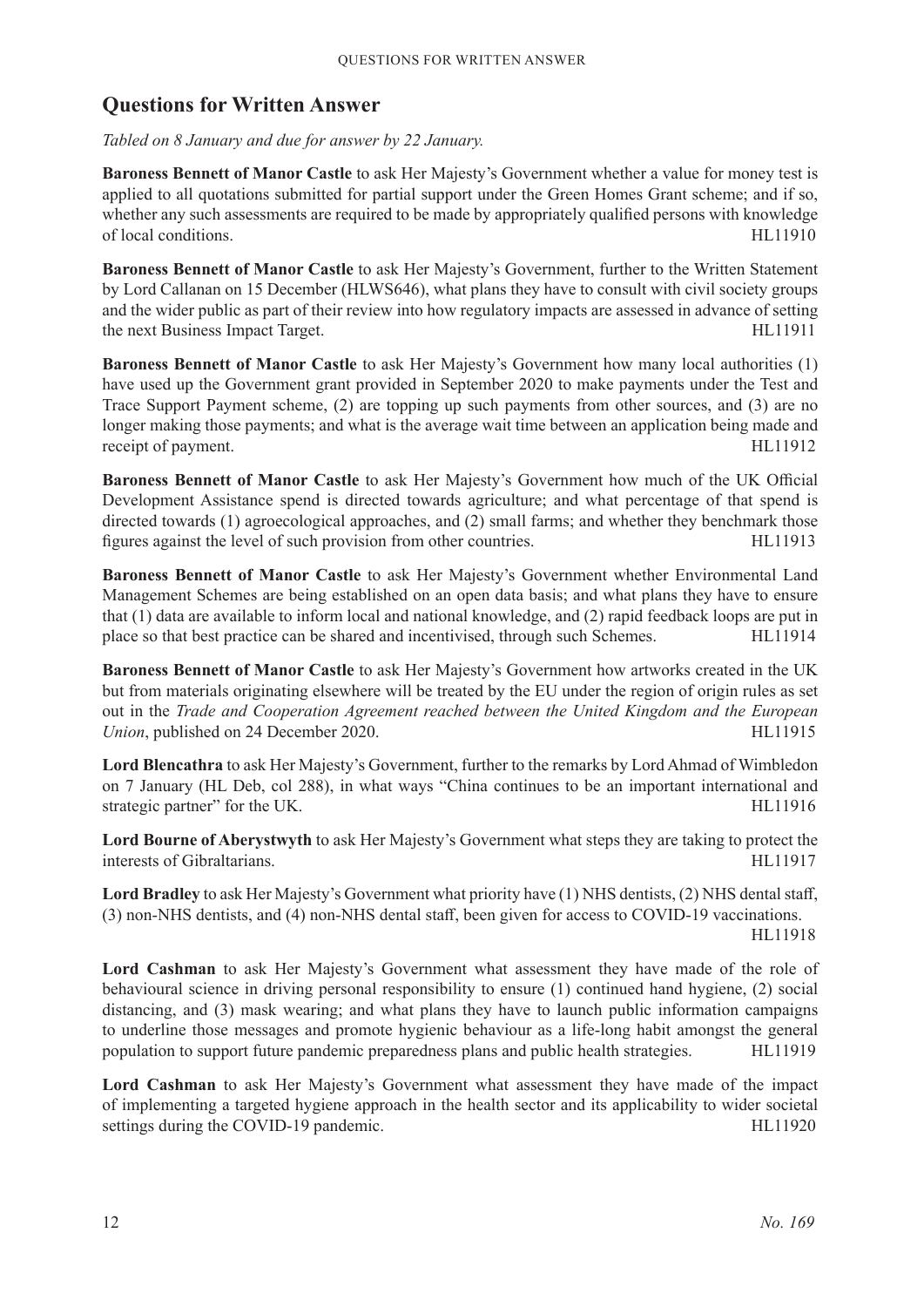**Baroness Deech** to ask Her Majesty's Government, further to the answer by Lord Stewart of Dirleton on 6 January (HL Deb, col 131), what progress they have made with the review of financial provision law. HL11921

**Baroness Finlay of Llandaff** to ask Her Majesty's Government how many (1) domiciliary carers, and (2) hospice staff who provide care at home, have been vaccinated for COVID-19 in the same cohort as homecare staff. HL11922

**Baroness Finlay of Llandaff** to ask Her Majesty's Government what steps they are taking to ensure that NHS estates can reduce the viral load of COVID-19 in the ambient air; and what plans they have to undertake wide-scale deployment of professional high-efficiency particulate air purifiers to reduce the risk of nosocomial infection. HL11923

**Baroness Finlay of Llandaff** to ask Her Majesty's Government what assessment they have made of the potential benefits of the (1) procurement, and (2) deployment, of professional high-efficiency particulate air purifiers in enclosed workspaces. The entry-set of the HL11924

**Lord Green of Deddington** to ask Her Majesty's Government what was the total UK net public sector contribution to the (1) European Economic Community, and (2) EU, budget since the accession of the UK to the European Communities in 1973 at real 2019 prices. HL11925

Lord Green of Deddington to ask Her Majesty's Government how many non-visa nationals whose permission to be in the UK expired, and for whom there was no record of departure, there were in each of the past five years. HL11926

**Lord Green of Deddington** to ask Her Majesty's Government how many visa nationals on (1) six-month visit visas, (2) long-term visit visas, and (3) long-term work, study or family visas, whose permission to be in the UK expired, and for whom there was no record of departure, there were in each of the past five years. HL11927

**Lord Green of Deddington** to ask Her Majesty's Government what plans they have to publish statistics about the operation of the new points-based immigration system under which employers could apply from 1 December 2020 to sponsor skilled workers; and which data (1) have been collected, and (2) they intend to publish. HL11928

**Baroness Harris of Richmond** to ask Her Majesty's Government what plans they have to include British Transport Police officers in the first round of those receiving a COVID-19 vaccine. HL11929

**Lord Hylton** to ask Her Majesty's Government whether they support the proposal by the United Nations for the provision of monitors for the ceasefire in Libya, and in particular to oversee the withdrawal of foreign forces. HL11930

**Lord Hylton** to ask Her Majesty's Government what plans they have to ensure that any existing unlimitedvalue open licences for the export of military equipment do not permit any governments considered to have human rights concerns to receive weapons or ammunition without sufficient scrutiny and end-use verification; and what plans they have to cease the issue of such licences to such countries. HL11931

**Lord Hylton** to ask Her Majesty's Government what assessment they have made of reports that EDO MBM Technology Ltd supplied Hornet bomb-racks and fuel pumps for the Bayraktar TB2 drones used by the government of Turkey in the Nagorno-Karabakh region; and if so, what action they have taken in response to such reports. HL11932

**Lord Hylton** to ask Her Majesty's Government what plans they have to investigate reports that the government of Turkey has used drones against Turkish citizens in 11 regions of that country since 2016; and what representations they have made to the government of Turkey to request an explanation for the deaths of Zehra Berkel, Hebun Mele Xelil and Amina Waysi in June 2020. HL11933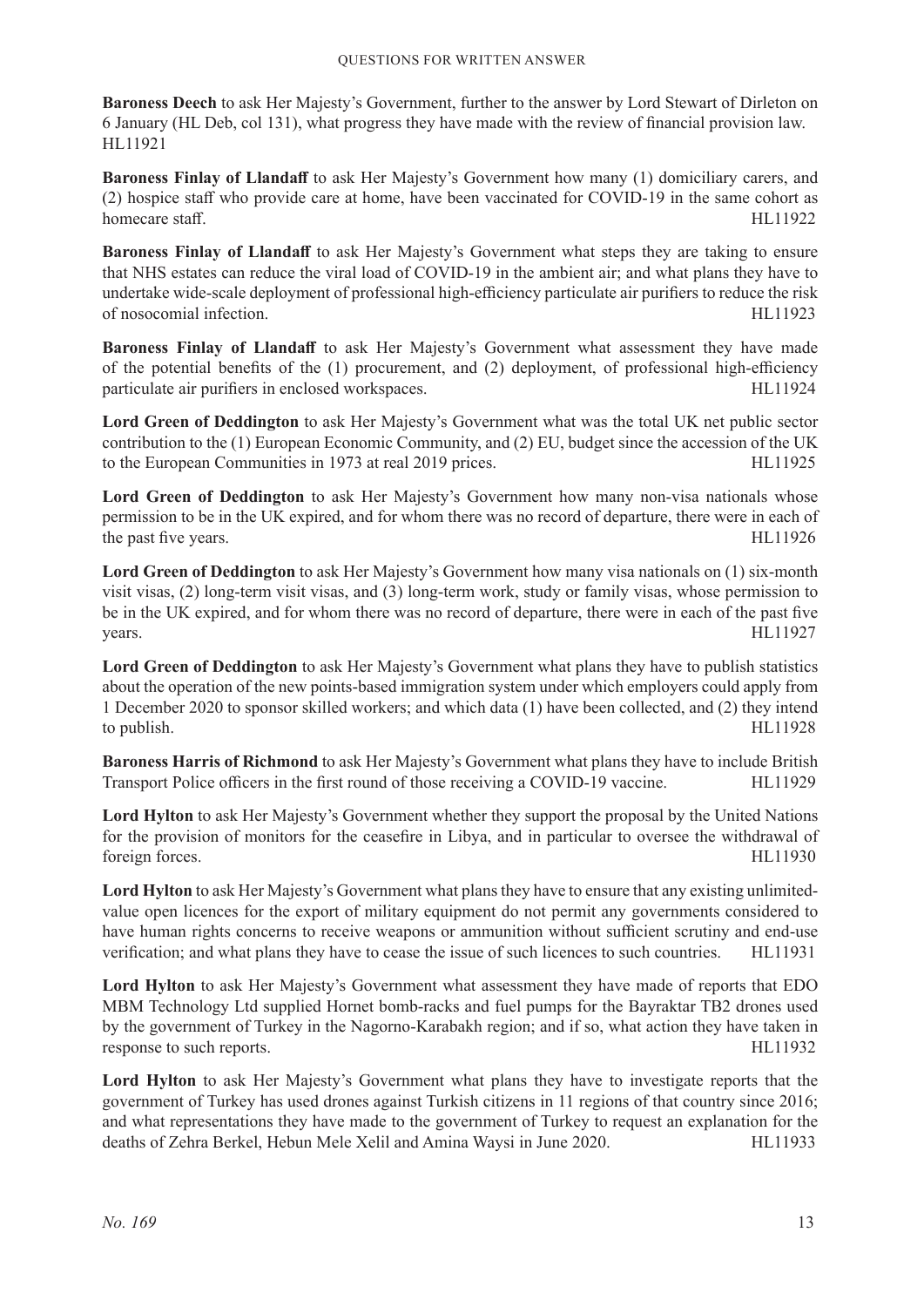**Lord Hylton** to ask Her Majesty's Government what assessment they have made of the remarks by the Executive Director of UNICEF on 10 December 2020 at the *Averting famine in Yemen: What can we do now and in 2021* event in New York; and what plans they have to coordinate international action for (1) disease prevention, (2) child nutrition, and (3) peace building in Yemen. HL11934

**Lord Jones of Cheltenham** to ask Her Majesty's Government why only 975 doses of the COVID-19 vaccine are scheduled for delivery to Newbury Racecourse; and what plans they have to increase the number of such doses (1) delivered to, and (2) administered at, Newbury Racecourse. HL11935

**Lord Lexden** to ask Her Majesty's Government, further to the answer by Lord True on 19 November 2020 (HL Deb, cols 1535–9), whether they are now in a position to publish the Dunlop Review into UK Government Union capability. The state of the state of the state of the HL11936 Sovernment Union capability.

**Lord Lexden** to ask Her Majesty's Government what are the principal measures they have taken to strengthen the union between Scotland and the rest of the United Kingdom. HL11937

**Lord Lexden** to ask Her Majesty's Government what are the principal measures they have taken to strengthen the Union between Northern Ireland and the rest of the United Kingdom. HL11938

**Lord Lexden** to ask Her Majesty's Government when the United Kingdom Government–Northern Ireland Executive Joint Board last met; and what was discussed. HL11939

**Lord Lexden** to ask Her Majesty's Government what assessment they have made of the impact of the Protocol on Ireland/Northern Ireland on the sovereignty of the UK. HL11940

**Lord Lexden** to ask Her Majesty's Government what plans they have, if any, to mark the centenary of the opening of the Parliament of Northern Ireland. HL11941

**The Marquess of Lothian** to ask Her Majesty's Government what is the average length of time between (1) the delivery of COVID-19 vaccine doses manufactured outside the UK and their arrival at the facility in the UK at which they will be administered, and (2) between such vaccine doses arriving at the facility in which they will be used and their actual administration; and how many doses of a COVID-19 vaccine have gone to waste to date in the UK. HL11942

**Lord Moynihan** to ask Her Majesty's Government what plans they have to partner with the sport and entertainment sectors to underwrite contingency insurance for live events. HL11943

**Lord Moynihan** to ask Her Majesty's Government what plans they have to publish the evidence on which they based their policy to only allow two-ball golf matches to be played during the COVID-19 pandemic. HL11944

**Lord Moynihan** to ask Her Majesty's Government, what progress has been made in agreeing a replacement of the Tripartite Agreement between the UK, France and Ireland to provide for the free movement of thoroughbred courses for racing and breeding purposes, underpinned by high standards of animal health. HL11945

**Lord Moynihan** to ask Her Majesty's Government what is the status of negotiations between the UK and European Alpine Nations to allow the qualifications of UK ski instructors to be granted recognition in EU member states. HL11946

**Baroness Randerson** to ask Her Majesty's Government what plans they have to introduce a requirement, once possible, for air, sea and rail passengers arriving in England to have had a vaccination against COVID-19 as an alternative to such passengers being required to have a recent negative test result before entry. HL11947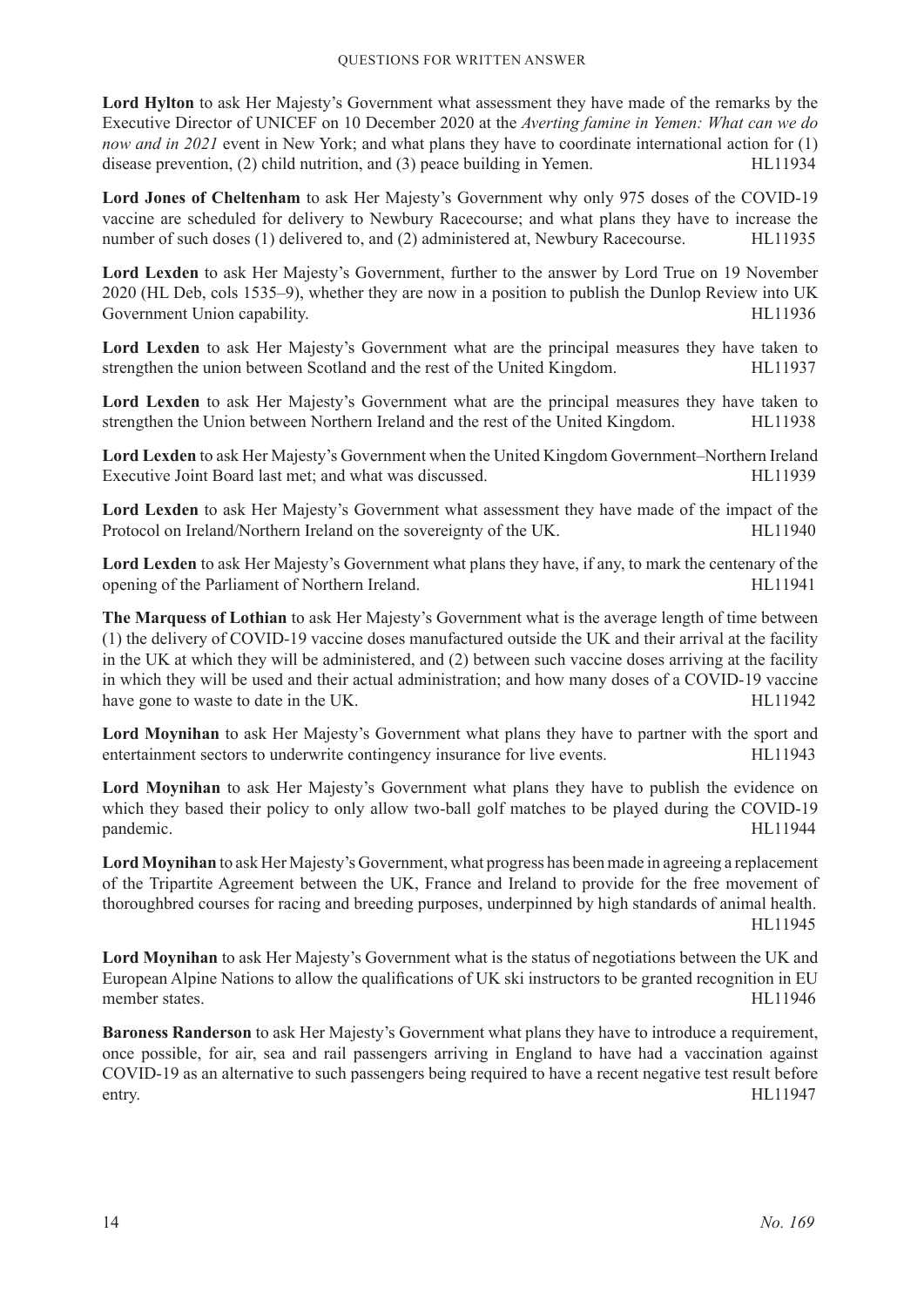**Baroness Randerson** to ask Her Majesty's Government what reasons were given to Portsmouth Port for the decision to grant £17.1million for the development of the border infrastructure required as a result of the UK–EU Trade and Cooperation Agreement; what additional sources of funding (1) Portsmouth Port, and (2) other ports in a similar situation, are being directed to; why ports are not being granted the full amount estimated to be required for such infrastructure; whether they plan to fund the specialist facilities hosted at Portsmouth Port for trade in animals for breeding purposes; and if so, how. HL11948

**The Lord Bishop of St Albans** to ask Her Majesty's Government what assessment they have made, if any, of the potential impact of the restrictions in place to address the COVID-19 pandemic on the processing of Hong Kong British National (Overseas) visa applications; and what steps they are taking to address any such impact. HL11949

**Lord Sikka** to ask Her Majesty's Government what financial contributions they made during the transition period of the UK's departure from the EU; and what financial commitments they have made to the EU for future years. HL11950

**Lord Sikka** to ask Her Majesty's Government how many employers have been prosecuted for their failure to comply with regulations relating to the National Minimum Wage in each of the last five years; and what was the outcome of each such prosecution. HL11951

**Lord Sikka** to ask Her Majesty's Government what assessment they have made of the risks to the economy of shadow banking. HL11952

**Lord Sikka** to ask Her Majesty's Government whether they have estimated how much additional tax revenue would be raised by abolishing the Capital Gains tax-free allowance; and if so, how much additional such revenue they estimate would be raised. HL11953

**Lord Sikka** to ask Her Majesty's Government how many UK-registered companies have failed to submit corporation tax returns to HMRC in the last five years. HL11954

**Lord Sikka** to ask Her Majesty's Government what additional resources they plan to make available to (1) schools, (2) colleges, and (3) universities, to administer the Turing scheme. HL11955

# **Questions unanswered after 10 working days**

*The questions asked on the dates shown in bold were due for answer by the dates in brackets. The government department responsible for answering each question is shown in square brackets.*

**15 September** (29 September) HL8127 Baroness McGregor-Smith [Department of Health and Social Care] **16 September** (30 September) HL8217 Lord Warner [Department of Health and Social Care] HL8219 Lord Warner [Department of Health and Social Care] **23 September** (7 October) HL8422 Baroness McGregor-Smith [Department of Health and Social Care] **24 September** (8 October) HL8445 Lord Empey [Department of Health and Social Care]

**25 September** (9 October) HL8493 Lord Willis of Knaresborough [Department of Health and Social Care] HL8494 Lord Willis of Knaresborough [Department of Health and Social Care]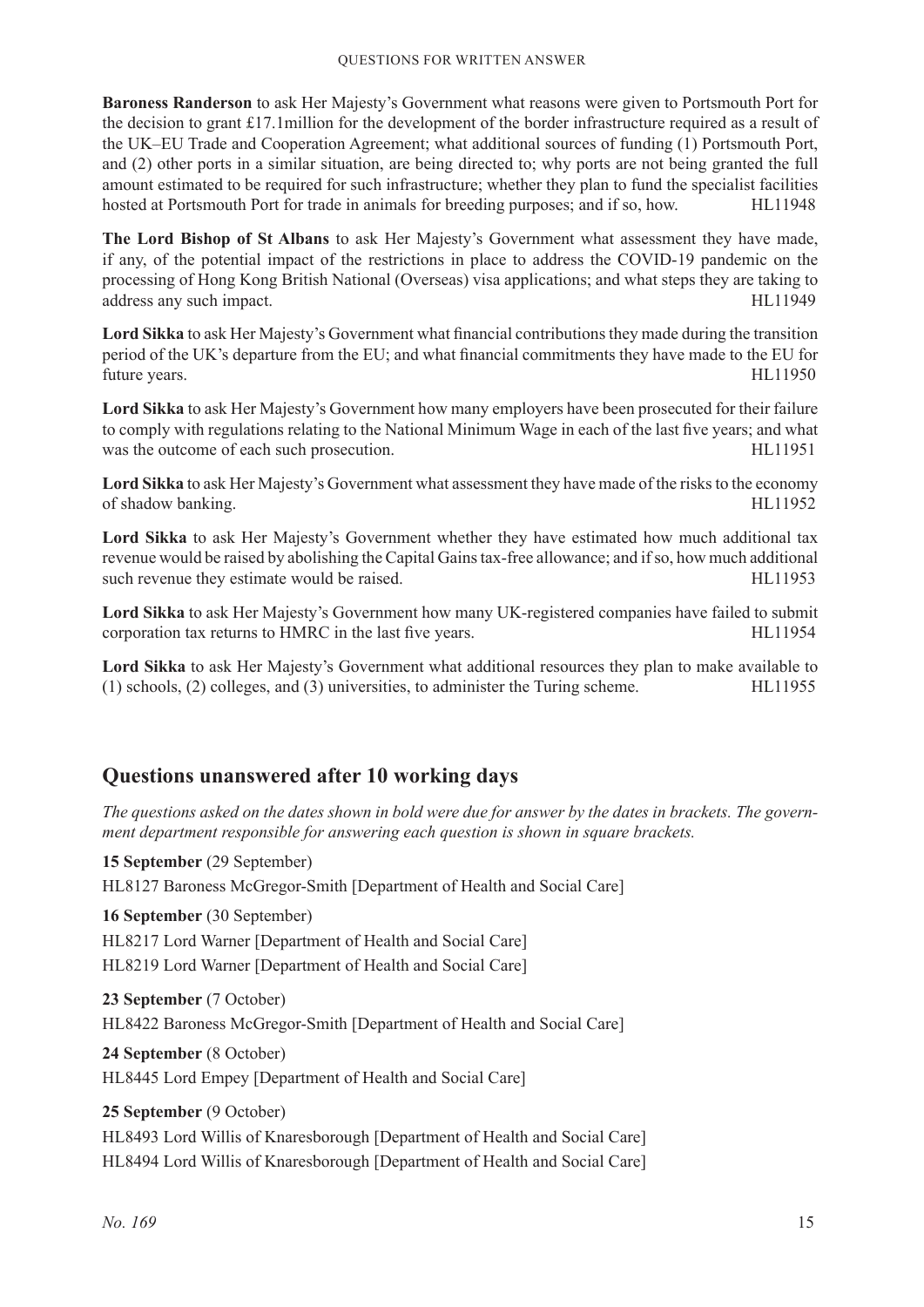**29 September** (13 October) HL8574 Lord Alton of Liverpool [Department of Health and Social Care]

**30 September** (14 October) HL8648 Lord Taylor of Warwick [Department of Health and Social Care]

**6 October** (20 October) HL8798 Lord Alton of Liverpool [Department of Health and Social Care]

**8 October** (22 October) HL8902 Lord Alton of Liverpool [Department of Health and Social Care]

**15 October** (29 October) HL9260 Lord Wigley [Department of Health and Social Care] HL9214 Lord Alton of Liverpool [Department of Health and Social Care]

**19 October** (2 November) HL9320 Lord Scriven [Department of Health and Social Care] HL9285 Baroness Hodgson of Abinger [Department of Health and Social Care] HL9307 Lord Myners [Department of Health and Social Care]

**26 October** (9 November) HL9512 Lord Bourne of Aberystwyth [Department of Health and Social Care] HL9598 Lord Walney [Department of Health and Social Care] HL9599 Lord Walney [Department of Health and Social Care] HL9600 Lord Walney [Department of Health and Social Care]

#### **27 October** (10 November)

HL9689 Lord Walney [Department of Health and Social Care] HL9691 Lord Walney [Department of Health and Social Care] HL9666 Lord Myners [Department of Health and Social Care]

**28 October** (11 November) HL9702 Lord Bassam of Brighton [Department of Health and Social Care]

**29 October** (12 November) HL9776 Lord Greaves [Department of Health and Social Care]

**2 November** (16 November)

HL9839 Baroness Hayman [Department of Health and Social Care] HL9896 Lord Walney [Department of Health and Social Care] HL9897 Lord Walney [Department of Health and Social Care] HL9899 Lord Walney [Department of Health and Social Care]

# **3 November** (17 November)

HL9949 Baroness Sherlock [Department of Health and Social Care] HL9954 Baroness Sherlock [Department of Health and Social Care] HL9908 Lord Bassam of Brighton [Department of Health and Social Care] HL9945 The Lord Bishop of St Albans [Department of Health and Social Care] HL9947 The Lord Bishop of St Albans [Department of Health and Social Care] HL9926 Lord Hunt of Kings Heath [Department of Health and Social Care]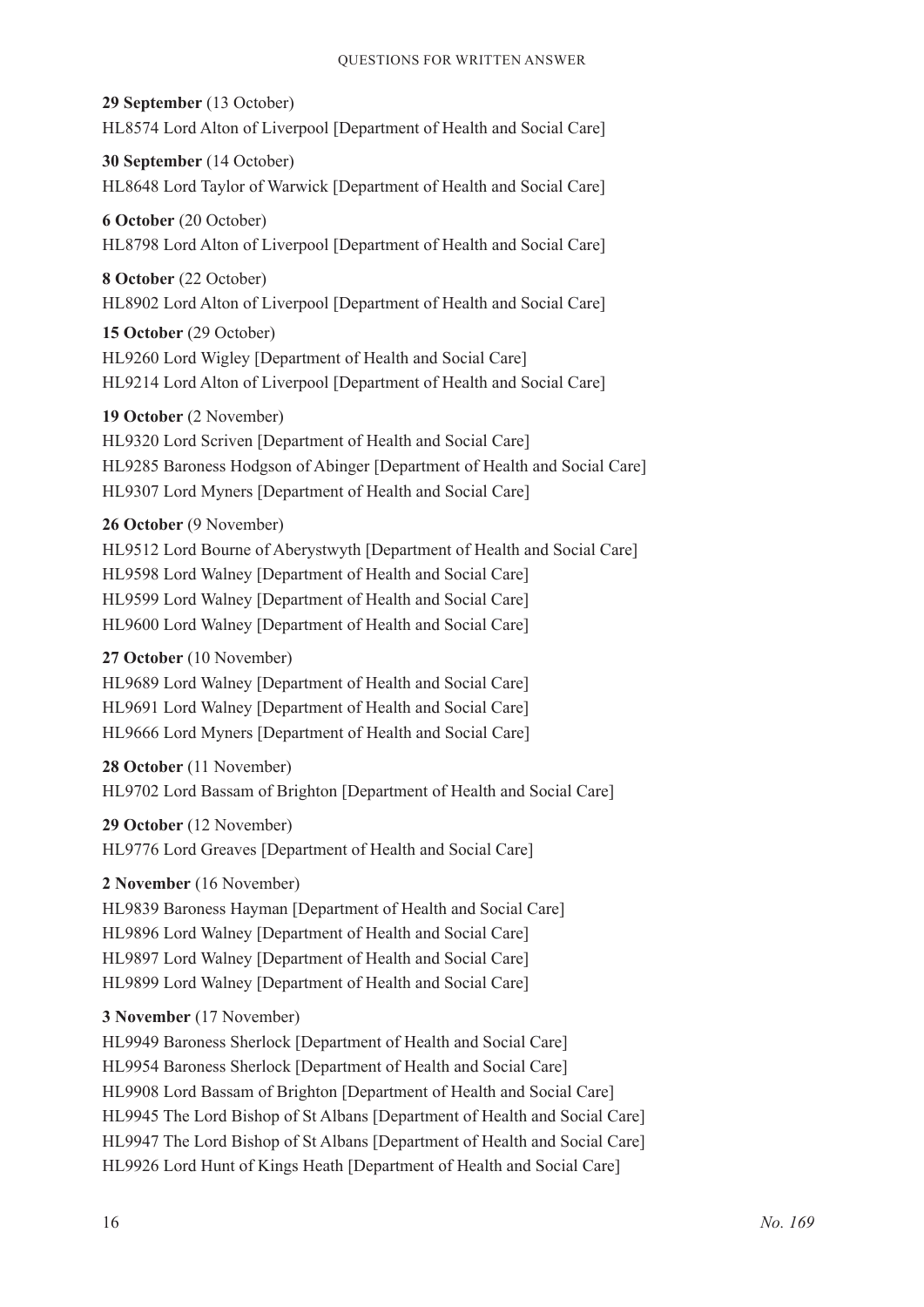HL9933 The Marquess of Lothian [Department of Health and Social Care] HL9916 Lord Grade of Yarmouth [Department of Health and Social Care]

#### **4 November (18 November)**

HL9979 Lord Birt [Department of Health and Social Care] HL9987 Lord Jones of Cheltenham [Department of Health and Social Care] HL9989 Lord Jones of Cheltenham [Department of Health and Social Care] HL9990 Lord Jones of Cheltenham [Department of Health and Social Care] HL9991 Lord Jones of Cheltenham [Department of Health and Social Care] HL9992 Lord Jones of Cheltenham [Department of Health and Social Care] HL9998 Baroness McGregor-Smith [Department of Health and Social Care] HL10016 Baroness Sherlock [Department of Health and Social Care]

#### **9 November** (23 November)

HL10047 Lord Birt [Department of Health and Social Care] HL10033 Lord Alton of Liverpool [Department of Health and Social Care] HL10129 Lord Strasburger [Department of Health and Social Care]

#### **10 November** (24 November)

HL10170 Lord Jones of Cheltenham [Department of Health and Social Care]

#### **12 November** (26 November)

HL10290 Lord Hunt of Kings Heath [Department of Health and Social Care] HL10291 Lord Hunt of Kings Heath [Department of Health and Social Care]

#### **16 November** (30 November)

HL10359 Baroness Noakes [Department of Health and Social Care] HL10330 Baroness Finlay of Llandaff [Department of Health and Social Care]

#### **17 November** (1 December)

HL10449 Lord Scriven [Department of Health and Social Care] HL10451 Lord Strasburger [Department of Health and Social Care]

#### **18 November** (2 December)

HL10487 Lord Pendry [Department of Health and Social Care] HL10467 Lord Beecham [Department of Health and Social Care]

# **19 November** (3 December)

HL10550 Baroness Stroud [Department of Health and Social Care] HL10554 Lord Walney [Department of Health and Social Care] HL10555 Lord Walney [Department of Health and Social Care] HL10556 Lord Walney [Department of Health and Social Care]

#### **23 November** (7 December)

HL10632 Lord Porter of Spalding [Department of Health and Social Care]

# **26 November** (10 December)

HL10762 Lord Hunt of Kings Heath [Department of Health and Social Care] HL10763 Lord Hunt of Kings Heath [Department of Health and Social Care] HL10764 Lord Hunt of Kings Heath [Department of Health and Social Care]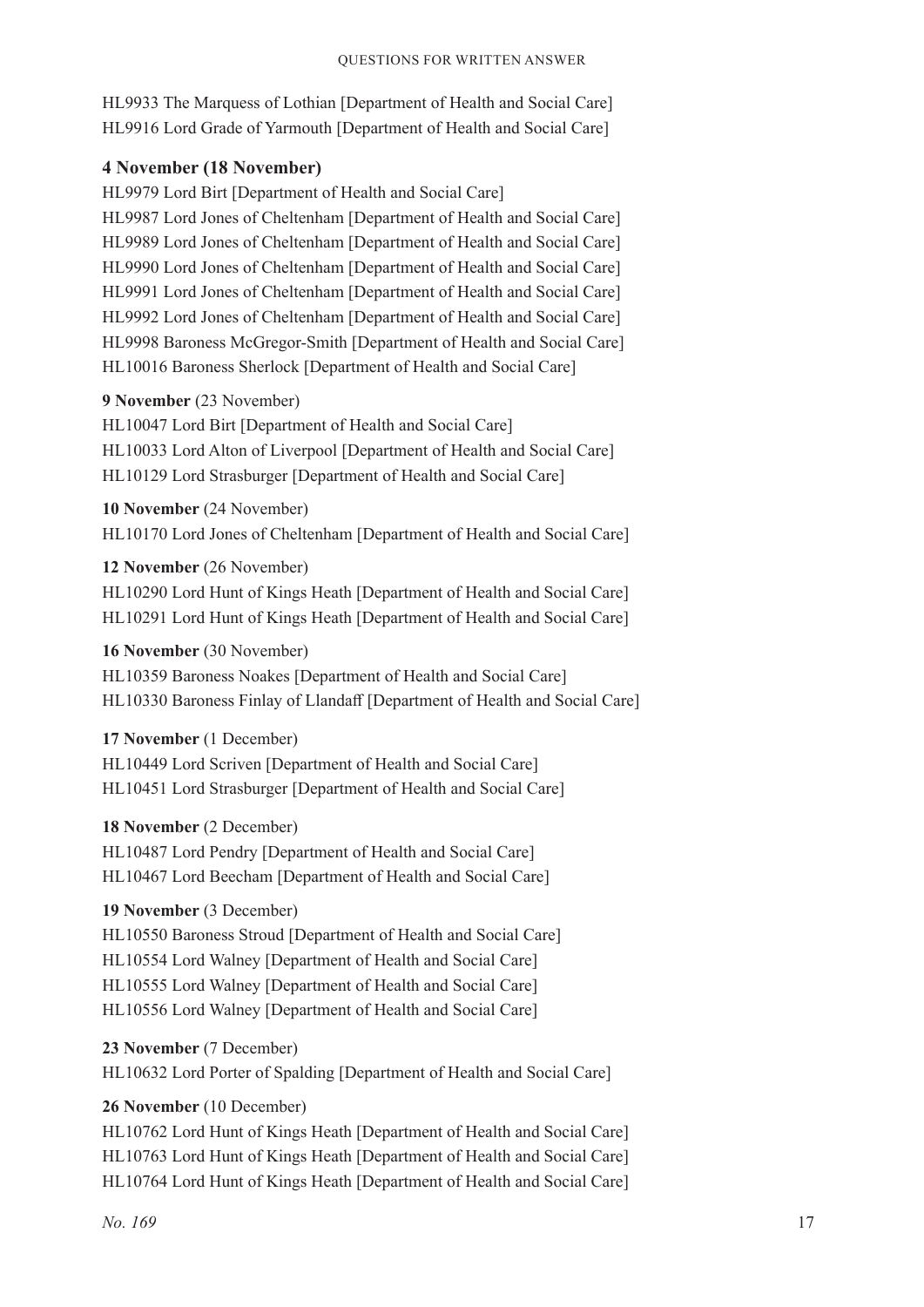HL10765 Lord Hunt of Kings Heath [Department of Health and Social Care] HL10786 Baroness Tonge [Department of Health and Social Care]

**30 November** (14 December)

HL10914 Lord Stunell [Department of Health and Social Care] HL10915 Lord Stunell [Department of Health and Social Care] HL10846 Earl Attlee [Department of Health and Social Care] HL10862 Baroness Grey-Thompson [Department of Health and Social Care]

# **1 December** (15 December)

HL10941 Lord Alton of Liverpool [Department of Health and Social Care] HL10993 Lord Scriven [Department of Health and Social Care] HL10982 Lord Porter of Spalding [Department of Health and Social Care]

# **2 December** (16 December)

HL11014 Lord Allan of Hallam [Department of Health and Social Care]

# **3 December** (17 December)

HL11103 Lord Truscott [Department of Health and Social Care] HL11104 Lord Truscott [Department of Health and Social Care]

#### **7 December** (21 December)

HL11144 Lord Lamont of Lerwick [Department of Health and Social Care] HL11174 Lord Strasburger [Department of Health and Social Care] HL11116 Baroness Eaton [Department of Health and Social Care]

#### **8 December** (22 December)

HL11195 Lord Campbell-Savours [Department of Health and Social Care] HL11227 Lord McCrea of Magherafelt and Cookstown [Department of Health and Social Care]

**9 December** (23 December) HL11308 Baroness Lister of Burtersett [Department of Health and Social Care]

# **10 December** (24 December)

HL11360 Baroness Manzoor [Department of Health and Social Care] HL11345 Baroness Finlay of Llandaff [Department of Health and Social Care] HL11346 Baroness Finlay of Llandaff [Department of Health and Social Care] HL11371 Lord Robathan [Department of Health and Social Care] HL11372 Lord Robathan [Department of Health and Social Care] HL11355 Lord Hunt of Kings Heath [Department of Health and Social Care]

# **14 December** (30 December)

HL11456 Lord Truscott [Department of Health and Social Care] HL11390 Lord Beecham [Department of Health and Social Care] HL11385 Earl Attlee [Department of Health and Social Care] HL11386 Earl Attlee [Department of Health and Social Care] HL11387 Earl Attlee [Department of Health and Social Care]

# **15 December 2020** (31 December 2020)

HL11513 Baroness Whitaker [Department of Health and Social Care]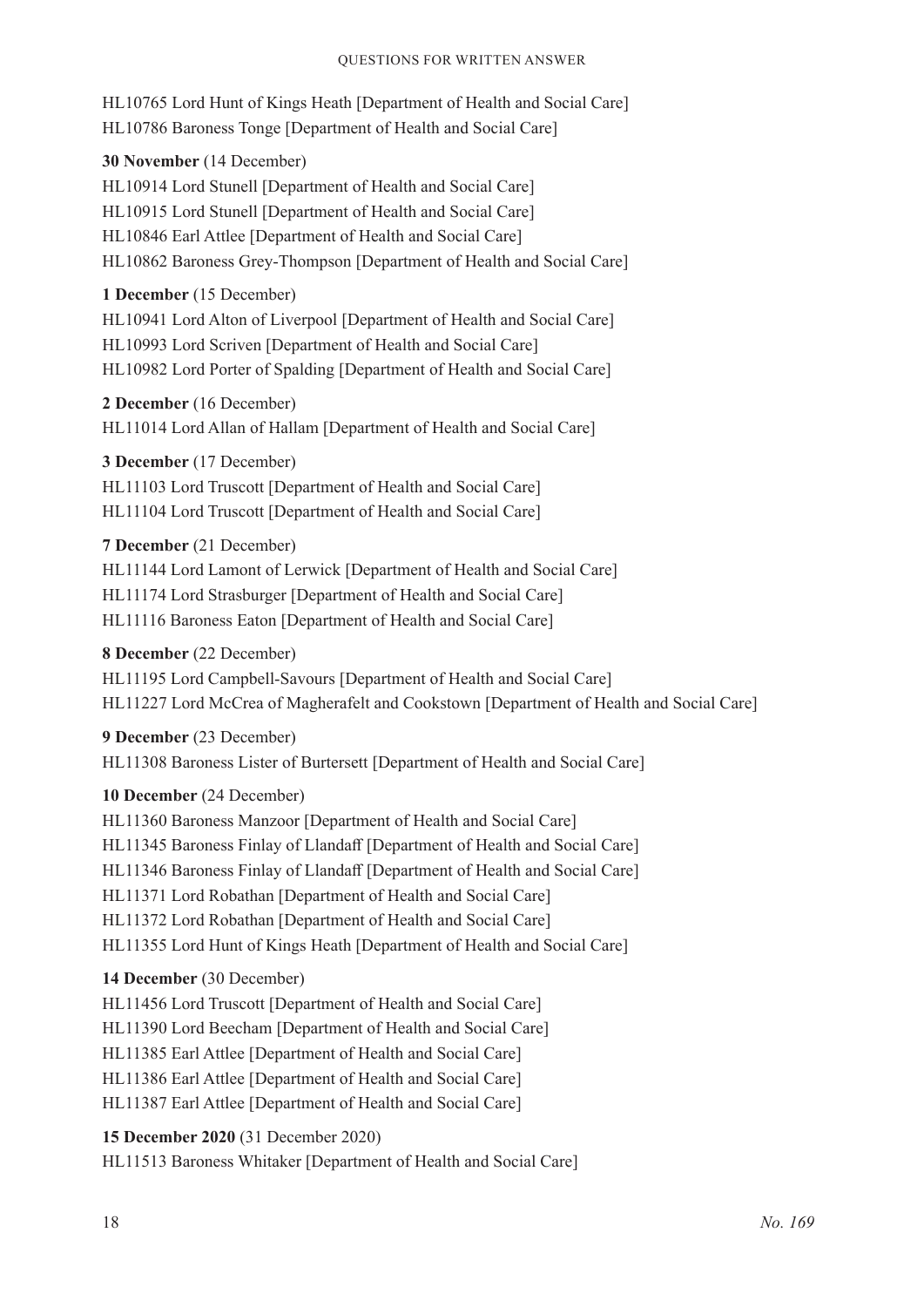#### Questions for Written Answer

#### **16 December 2020** (4 January)

HL11550 Lord Scriven [Department of Health and Social Care] HL11557 Lord Taylor of Warwick [Department for Education] HL11539 Lord Hunt of Kings Heath [Department of Health and Social Care] HL11534 Lord Empey [Department of Health and Social Care]

#### **17 December 2020** (5 January)

HL11619 Lord Scriven [Department of Health and Social Care] HL11604 Lord Moynihan [Department of Health and Social Care] HL11574 Lord Campbell-Savours [Department of Health and Social Care] HL11575 Lord Campbell-Savours [Department of Health and Social Care] HL11576 Lord Campbell-Savours [Department of Health and Social Care] HL11569 Lord Bourne of Aberystwyth [Department of Health and Social Care] HL11577 Lord Campbell-Savours [Department of Health and Social Care] HL11587 Lord Greaves [Department of Health and Social Care]

*Number of questions allocated to each department which are unanswered after 10 working days* Department for Education (1) Department of Health and Social Care (106)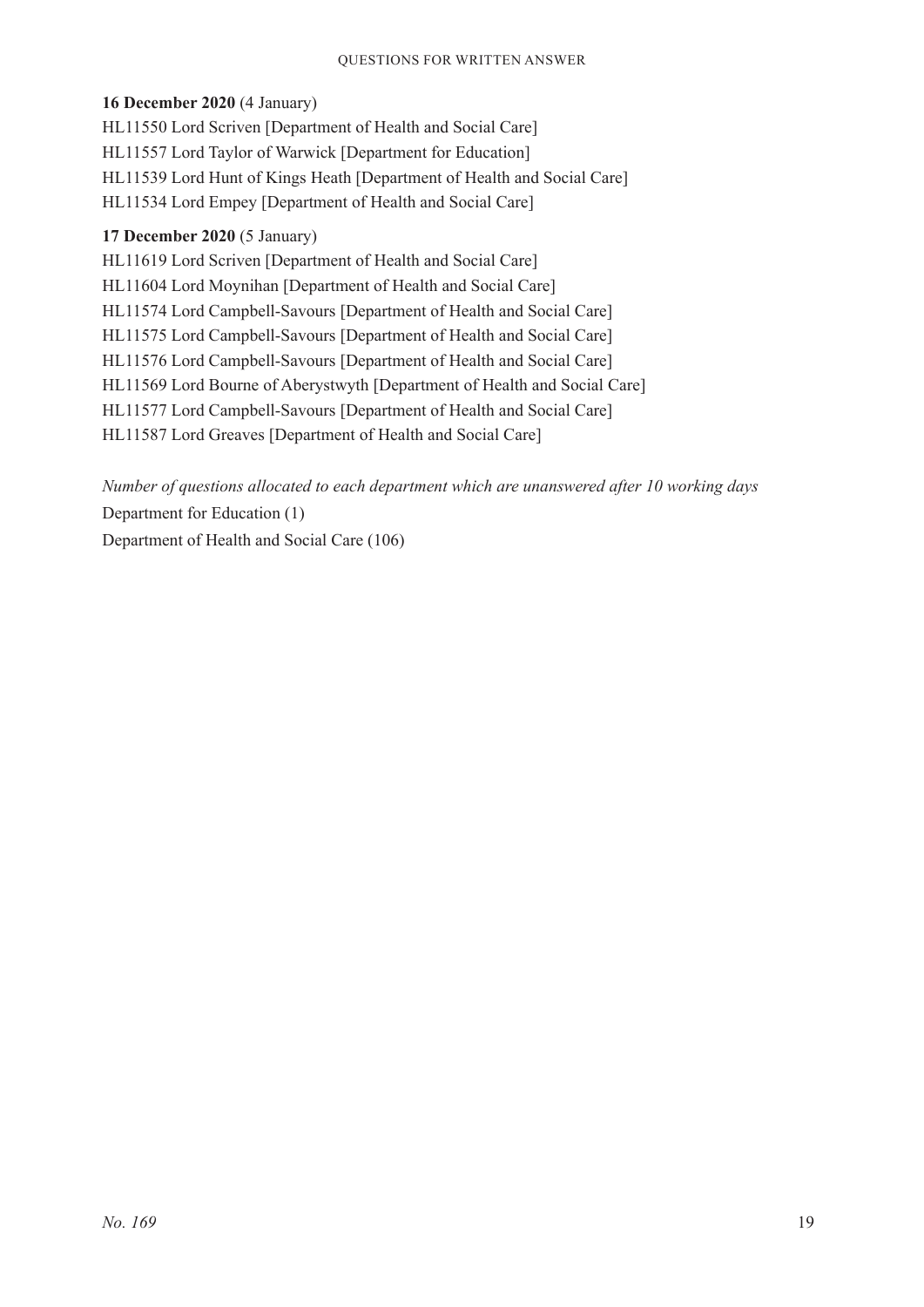# **Bills in Progress**

**Type of Bill To be** 

Private Member's Private Member's Private Member's Private Member's Private Member's Private Member's Private Member's Private Member's Private Member's Private Member's Private Member's Private Member's Private Member's Private Member's Private Member's Private Member's Private Member's Private Member's Private Member's Private Member's Private Member's Private Member's Private Member's

Private Member's

Private Member's Private Member's Private Member's Private Member's Private Member's Private Member's Private Member's Private Member's Private Member's Private Member's Private Member's Private Member's Private Member's Private Member's **considered**

| <b>Waiting for Second Reading</b>                                   |
|---------------------------------------------------------------------|
| Referendums Criteria Bill [HL]                                      |
| Financial Services (Duty of Care) Bill [HL]                         |
| Asylum Support (Prescribed Period) Bill [HL]                        |
| Marriage (Approved Organisations) Bill [HL]                         |
| Refugees (Family Reunion) Bill [HL]                                 |
| Clean Air (Human Rights) Bill [HL]                                  |
| Unpaid Work Experience (Prohibition) Bill [HL]                      |
| Criminal Records Bill [HL]                                          |
| Emissions Reduction (Local Authorities in London) Bill [HL]         |
| Modern Slavery (Victim Support) Bill [HL]                           |
| Online Harms Reduction Regulator (Report) Bill [HL]                 |
| Road Traffic Offences (Cycling) Bill [HL]                           |
| Schools (Mental Health and Wellbeing) Bill [HL]                     |
| Heritage Railways and Tramways (Voluntary Work) Bill [HL]           |
| Inheritance Tax Act 1984 (Amendment) (Siblings) Bill [HL]           |
| Petroleum (Amendment) Bill [HL]                                     |
| Public Advocate Bill [HL]                                           |
| House of Lords (Elections and Reform) Bill [HL]                     |
| Property Boundaries (Resolution of Disputes) Bill [HL]              |
| Abortion Bill [HL]                                                  |
| Coroners (Determination of Suicide) Bill [HL]                       |
| Joint Committee of Nominations to the Supreme Court Bill [HL]       |
| School Holiday Open Days Bill [HL]                                  |
| Mandatory Training on Learning Disabilities and Autism Bill<br>[HL] |
| Pensions (Amendment) Bill [HL]                                      |
| Unconscionable Conduct in Commerce Bill [HL]                        |
| Pavement Parking Bill [HL]                                          |
| Divorce (Financial Provision) Bill [HL]                             |
| Video Gaming Health and Wellbeing Strategy Bill [HL]                |
| Duchy of Cornwall Bill [HL]                                         |
| Anonymity (Arrested Persons) Bill [HL]                              |
| Small Business Commissioner and Late Payments etc Bill [HL]         |
| Certificate of Loss Bill [HL]                                       |
| Digital Economy Act 2017 (Commencement of Part 3) Bill [HL]         |
| Armed Forces (Posthumous Pardons) Bill [HL]                         |
| Storage Period for Gametes Bill [HL]                                |
| Immigration Control (Gross Human Rights Abuses) Bill [HL]           |
| Rented Homes Bill [HL]                                              |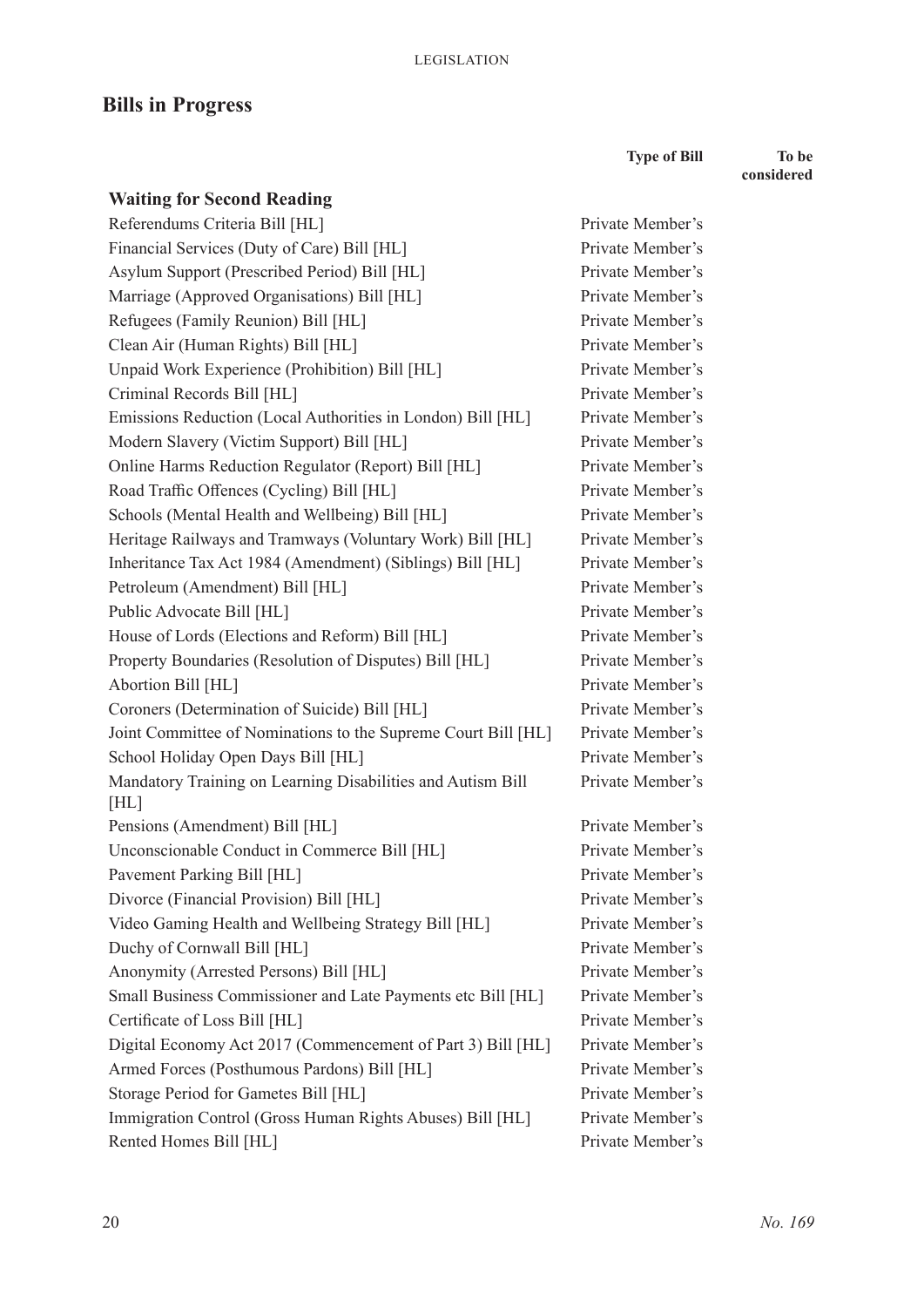| Victims of Crime (Rights, Entitlements, and Notification of Child<br>Sexual Abuse) Bill [HL] | Private Member's |
|----------------------------------------------------------------------------------------------|------------------|
| Cosmetic Surgery (Standards) Bill [HL]                                                       | Private Member's |
| Electric Vehicle Trading Scheme and Road Usage Duty<br>(Consultation) Bill [HL]              | Private Member's |
| Education (Assemblies) Bill [HL]                                                             | Private Member's |
| Constitutional Privileges Bill [HL]                                                          | Private Member's |
| European Union (Information, etc.) Bill [HL]                                                 | Private Member's |
| Hares Preservation Bill [HL]                                                                 | Private Member's |
| Traffic Management (Amendment) Bill [HL]                                                     | Private Member's |
| Marriage and Civil Partnership (Minimum Age) Bill [HL]                                       | Private Member's |
| Traffic Management (Approved Devices) Bill [HL]                                              | Private Member's |
| Department of Health (Northern Ireland) Bill [HL]                                            | Private Member's |
| Regulation of Political Opinion Polling Bill [HL]                                            | Private Member's |
| Equal Pay Bill [HL]                                                                          | Private Member's |
| Office of the Whistleblower Bill [HL]                                                        | Private Member's |
| Organ Tourism and Cadavers on Display Bill [HL]                                              | Private Member's |
| Assisted Dying Bill [HL]                                                                     | Private Member's |
| Buses (Zero Emissions) Bill [HL]                                                             | Private Member's |
| Local Authorities (Transport Powers) Bill [HL]                                               | Private Member's |
| Police Conduct (Operation Conifer) Inquiry Bill [HL]                                         | Private Member's |
| Hereditary Peerages and Baronetcies (Equality of Inheritance)<br>Bill [HL]                   | Private Member's |
| Data Protection (Independent Complaint) Bill [HL]                                            | Private Member's |
| House of Lords (Removal of Bishops) Bill [HL]                                                | Private Member's |
| Contracts for Difference and Onshore Wind Bill [HL]                                          | Private Member's |
| Elections (Candidates' Expenditure and Nominations) Bill [HL]                                | Private Member's |
| Right to Die at Home Bill [HL]                                                               | Private Member's |
| Higher Education Cheating Services Prohibition Bill [HL]                                     | Private Member's |
| Devolution in England Bill [HL]                                                              | Private Member's |
| Workforce Information Bill [HL]                                                              | Private Member's |
| Public Contracts (Modern Slavery) Bill [HL]                                                  | Private Member's |
| Duty to Plan for Terrorism (Consultation) Bill [HL]                                          | Private Member's |
| Marriage Act 1949 (Amendment) Bill [HL]                                                      | Private Member's |
| Fixed-term Parliaments Act 2011 (Repeal) Bill [HL]                                           | Private Member's |
| Automated Facial Recognition Technology (Moratorium and<br>Review) Bill [HL]                 | Private Member's |
| Unaccompanied Asylum Seeking Children (Legal Advice and<br>Appeals) Bill [HL]                | Private Member's |
| Period Products (Free Provision) Bill [HL]                                                   | Private Member's |
| Age of Criminal Responsibility Bill [HL]                                                     | Private Member's |
| Provision of Personal Care Bill [HL]                                                         | Private Member's |
| Goods Mortgages Bill [HL]                                                                    | Private Member's |
| Policing Resources Bill [HL]                                                                 | Private Member's |
| Genocide Determination Bill [HL]                                                             | Private Member's |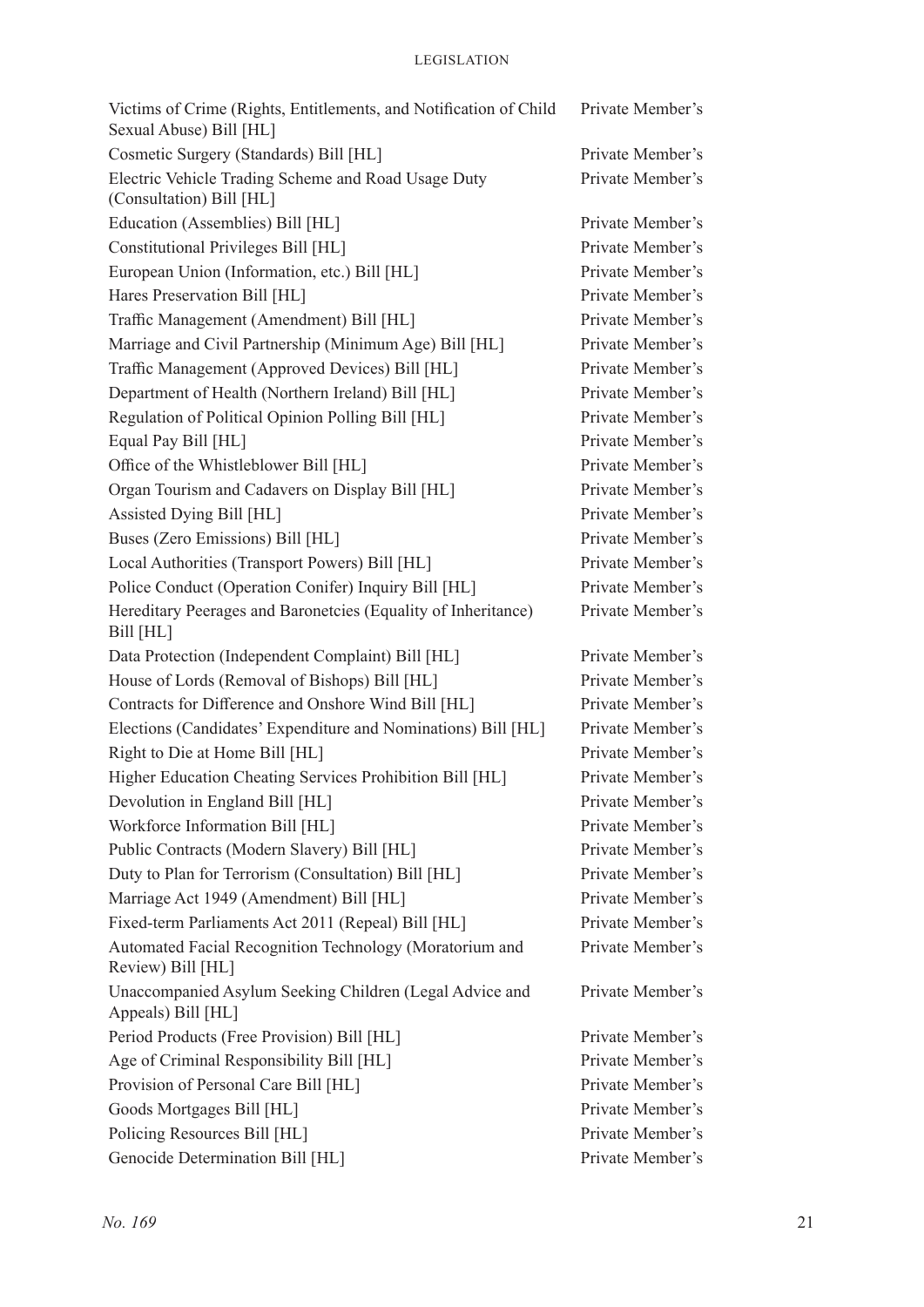| School Admissions for Children Adopted from Overseas Bill [HL]                                                             | Private Member's |            |
|----------------------------------------------------------------------------------------------------------------------------|------------------|------------|
| Cohabitation Rights Bill [HL]                                                                                              | Private Member's |            |
| Office for Science Quality Assessment Bill [HL]                                                                            | Private Member's |            |
| Non-Domestic Rating (Lists) Bill [HL]                                                                                      | Government       |            |
| Non-Domestic Rating (Public Lavatories) Bill (Welsh Legislative<br>Consent Motion passed.)                                 | Government       |            |
| Non-Domestic Rating (Lists) (No. 2) Bill                                                                                   | Government       |            |
| Overseas Operations (Service Personnel and Veterans) Bill                                                                  | Government       |            |
| <b>Committed to a Select Committee</b>                                                                                     |                  |            |
| Highgate Cemetery Bill [HL]                                                                                                | Private          |            |
| <b>Committed to a Committee of the Whole House</b>                                                                         |                  |            |
| Domestic Premises (Energy Performance) Bill [HL] (Queen's<br>consent to be signified)                                      | Private Member's |            |
| Extension of Franchise (House of Lords) Bill [HL]                                                                          | Private Member's |            |
| Access to Palliative Care and Treatment of Children Bill [HL]                                                              | Private Member's |            |
| House of Lords (Hereditary Peers) (Abolition of By-Elections)<br>Bill [HL] (Queen's consent to be signified)               | Private Member's |            |
| Wellbeing of Future Generations Bill [HL] (Queen's consent to be<br>signified)                                             | Private Member's |            |
| Counter-Terrorism and Sentencing Bill                                                                                      | Government       |            |
| Domestic Abuse Bill (Scottish Legislative Consent Motion<br>passed)                                                        | Government       |            |
| <b>Waiting for Report</b>                                                                                                  |                  |            |
| Air Traffic Management and Unmanned Aircraft Bill [HL]<br>(Scottish and Northern Irish Legislative Consent Motions passed) | Government       |            |
| Medicines and Medical Devices Bill (Scottish Legislative Consent<br>Motion passed)                                         | Government       | 12 January |
| Covert Human Intelligence Sources (Criminal Conduct) Bill                                                                  | Government       | 11 January |
| <b>Waiting for Third Reading</b>                                                                                           |                  |            |
| Telecommunications Infrastructure (Leasehold Property) Bill<br>(Northern Irish Legislative Consent Motion passed)          | Government       |            |
| Trade Bill (Queen's consent to be signified) (Northern Irish                                                               | Government       |            |
| Legislative Consent Motion passed)                                                                                         |                  |            |
| <b>Waiting for Consideration of Commons Amendments</b>                                                                     |                  |            |
| Pension Schemes Bill [HL] (Northern Irish Legislative Consent<br>Motion passed)                                            | Government       |            |
| <b>Returned to the Commons with Amendments</b>                                                                             |                  |            |
| Fire Safety Bill (Welsh Legislative Consent Motion passed)                                                                 | Government       |            |
| High Speed Rail (West Midlands-Crewe) Bill                                                                                 | Hybrid           |            |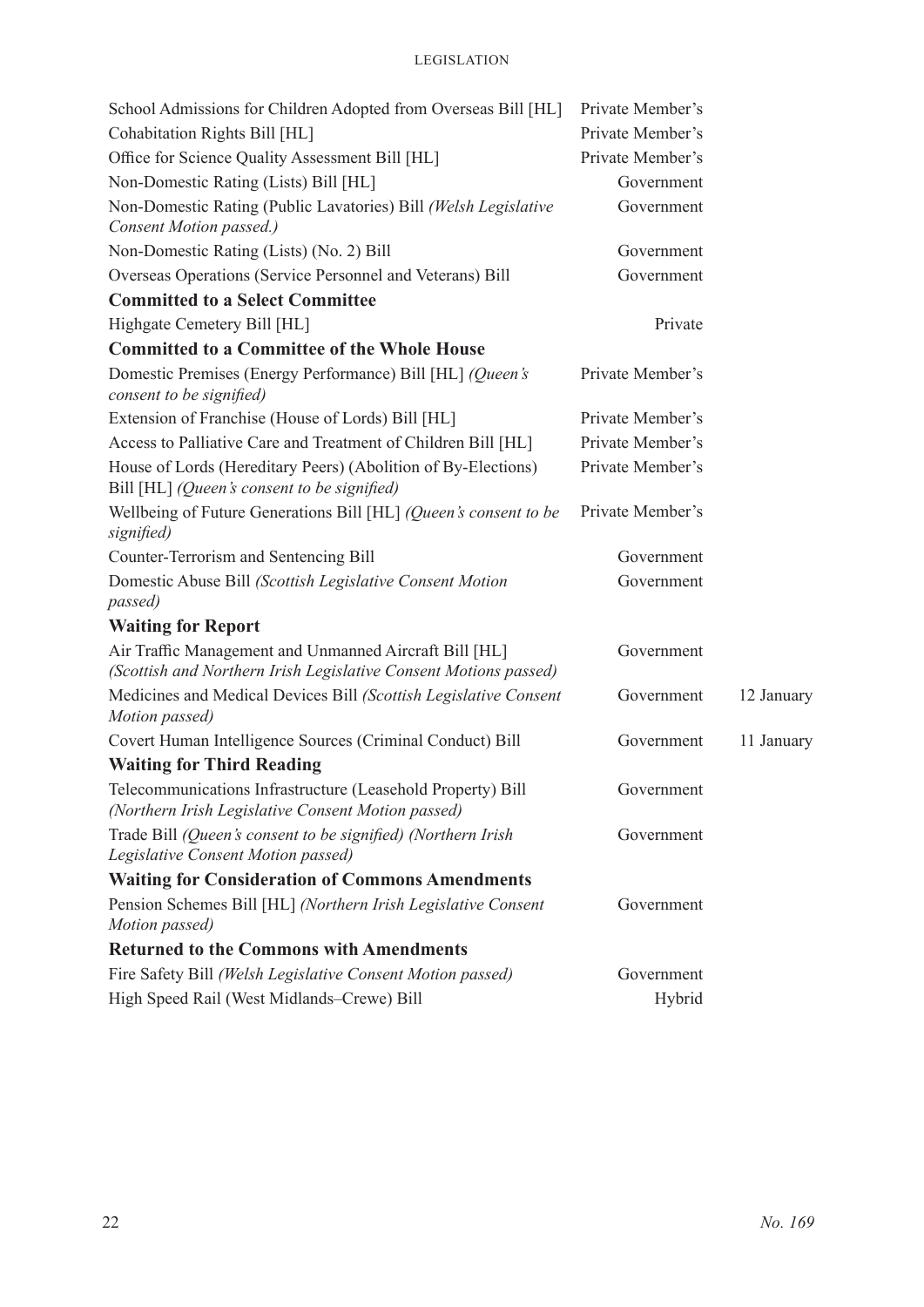# **Statutory Instruments in Progress**

#### **Affirmative Instruments waiting for consideration by the Joint Committee on Statutory Instruments**

Misappropriation (Sanctions) (EU Exit) Regulations 2020 *Approval period expires 28 February*

Draft Fertilisers and Ammonium Nitrate Material (Amendment) (EU Exit) Regulations 2021

Draft Plant Health (Amendment) (EU Exit) Regulations 2020 *40th Report from the Secondary Legislation Scrutiny Committee*

Unauthorised Drilling Activities in the Eastern Mediterranean (Sanctions) (EU Exit) Regulations 2020 *Approval period expires 28 February*

Draft Government of Wales Act 2006 (Amendment) Order 2021

Draft International Waste Shipments (Amendment) (EU Exit) Regulations 2021

Draft West Yorkshire Combined Authority (Election of Major and Functions) Order 2021

Customs Miscellaneous Non-fiscal Provisions and Amendments etc. (EU Exit) Regulations 2020. *Approval period expires 31 January*

Official Controls (Animals, Feed and Food, Plant Health etc.) (Amendment) (EU Exit) (No. 2) Regulations 2020. *Approval period expires 31 January*

Operation of Air Services (Amendment) (EU Exit) Regulations 2020. *Approval period expires 31 January*

Drivers' Hours and Tachographs (Amendment) Regulations 2020

Agricultural Products, Food and Drink (Amendment) (EU Exit) Regulations 2020

Organic Production (Organic Indications) (Amendment) (EU Exit) Regulations 2020

Public Health (Coronavirus) (Protection from Eviction) (England) Regulations 2021

#### **Affirmative Instruments waiting for Affirmative Resolution**

Draft Hunting Act 2004 (Exempt Hunting) (Amendment) Order 2015 *Special attention drawn to the instrument by the Secondary Legislation Scrutiny Committee, 7th Report, Session 2015–16*

Draft Trade Union (Deduction of Union Subscriptions from Wages in the Public Sector) Regulations 2017 *Special attention drawn to the instrument by the Secondary Legislation Scrutiny Committee, 29th Report, Session 2016–17*

Burundi (Sanctions) (EU Exit) Regulations 2019 *Approval period expires 28 February*

Guinea (Sanctions) (EU Exit) Regulations 2019 *Approval period expires 28 February*

Draft Criminal Justice Act 2013 (Early Release on Licence) Order 2020 *11th Report from the Secondary Legislation Scrutiny Committee*

Sanctions (EU Exit) (Miscellaneous Amendments) (No. 2) Regulations 2020 *Approval period expires 5 March*

Cyber (Sanctions) (EU Exit) Regulations 2020 *Approval period expires 28 February*

Bosnia and Herzegovina (Sanctions) (EU Exit) Regulations 2020 *Approval period expires 28 February*

Nicaragua (Sanctions) (EU Exit) Regulations 2020 *Approval period expires 28 February*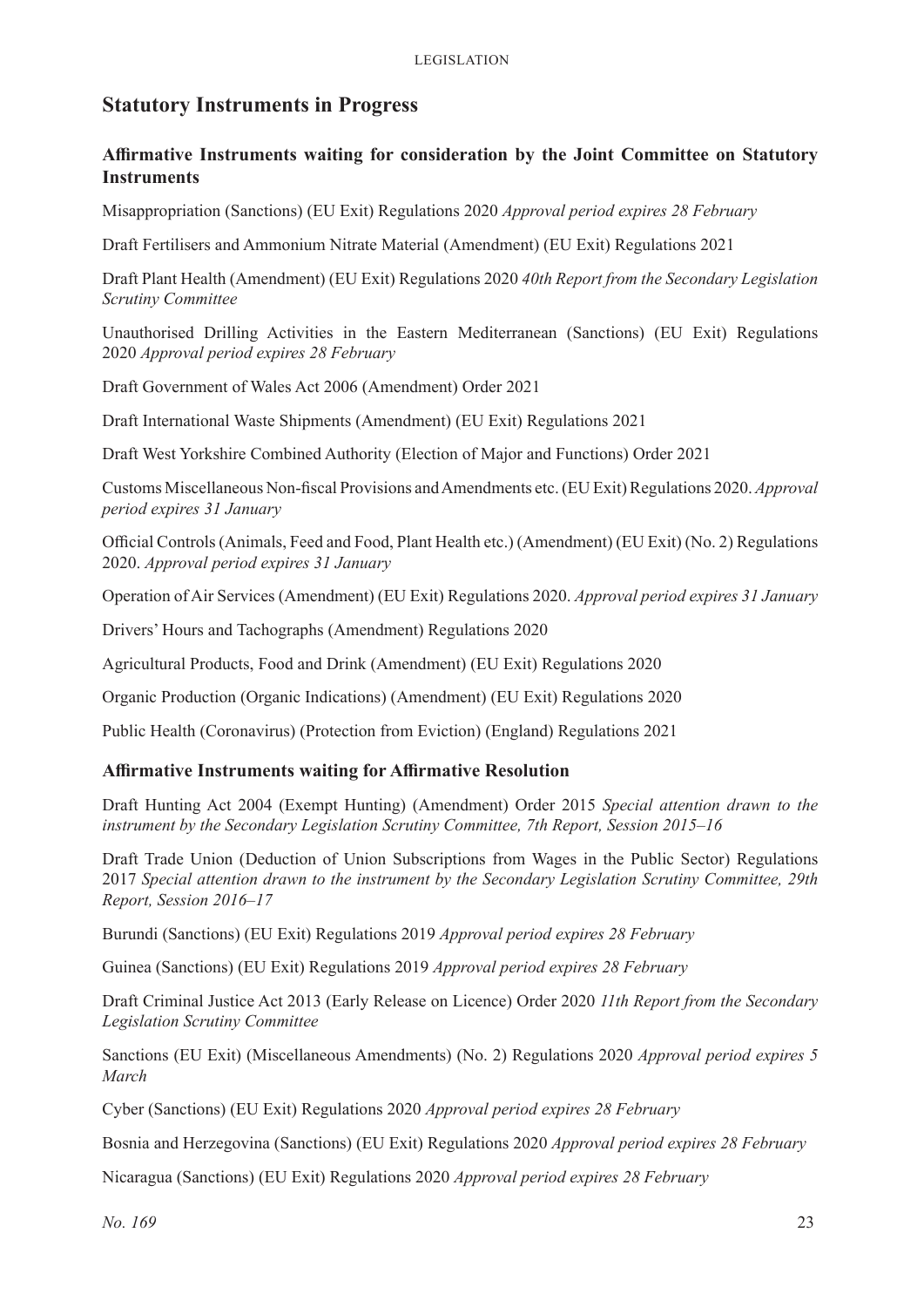Sanctions (EU Exit) (Miscellaneous Amendments) (No. 4) Regulations 2020 *Approval period expires 5 March*

Draft Antique Firearms Regulations 2020

Draft Financial Services and Markets Act 2000 (Regulated Activities) (Amendment) Order 2020 *37th Report from the Secondary Legislation Scrutiny Committee*

Draft Airports Slot Allocation (Amendment) (EU Exit) Regulations 2021 *38th Report from the Secondary Legislation Scrutiny Committee*

Corporate Insolvency and Governance Act 2020 (Coronavirus) (Extension of the Relevant Period) (No. 2) Regulations 2020 *40th Report from the Secondary Legislation Scrutiny Committee. Approval period expires 2 February*

#### **Negative Instruments**

Accreditation of Forensic Service Providers (Amendment) Regulations 2019 *Special attention drawn to the instrument by the Secondary Legislation Scrutiny Committee, 1st Report. Praying time expired 3 February 2020.* 

National Health Service (General Dental Services Contracts and Personal Dental Services Agreements) (Amendment) Regulations 2019 *2nd Report from the Secondary Legislation Scrutiny Committee. Praying time expired 11 February 2020.* 

Health Protection (Coronavirus, Public Health Information for Passengers Travelling to England) Regulations 2020 *18th Report from the Secondary Legislation Scrutiny Committee. Praying time expired 12 July 2020.* 

Health Protection (Coronavirus, International Travel) (England) Regulations 2020 *Special attention drawn to the instrument by the Secondary Legislation Scrutiny Committee, 18th Report. Praying time expired 12 July 2020.* 

Town and Country Planning (Border Facilities and Infrastructure) (EU Exit) (England) Special Development Order 2020 *Special attention drawn to the instrument by the Secondary Legislation Scrutiny Committee, 26th Report. Praying time expired 12 October 2020.*

Channel Tunnel (Arrangements with the Kingdom of the Netherlands) Order 2020 *26th Report from the Secondary Legislation Scrutiny Committee. Praying time expired 10 October 2020.*

Prosecution of Offences (Custody Time Limits) (Coronavirus) (Amendment) Regulations 2020 *Special attention drawn to the instrument by the Secondary Legislation Scrutiny Committee, 27th Report. Praying time expired 16 October 2020.*

Audiovisual Media Services Regulations 2020 *Special attention drawn to the instrument by the Secondary Legislation Scrutiny Committee, 30th Report. Praying time expired 8 November 2020.*

Statement of changes in Immigration Rules *Special attention drawn to the instrument by the Secondary Legislation Scrutiny Committee, 33rd Report. Disapproval period expired 30 November 2020.*

Patents, Trade Marks and Designs (Address for Service) (Amendment) (EU Exit) Rules 2020 *37th Report from the Secondary Legislation Scrutiny Committee. Praying time expires 18 January.*

Producer Responsibility Obligations (Packaging Waste) (Amendment) Regulations 2020 *37th Report from the Secondary Legislation Scrutiny Committee. Praying time expires 19 January.*

Health Protection (Coronavirus, International Travel) (England) (Amendment) (No. 27) Regulations 2020 *37th Report from the Secondary Legislation Scrutiny Committee. Praying time expires 22 January.*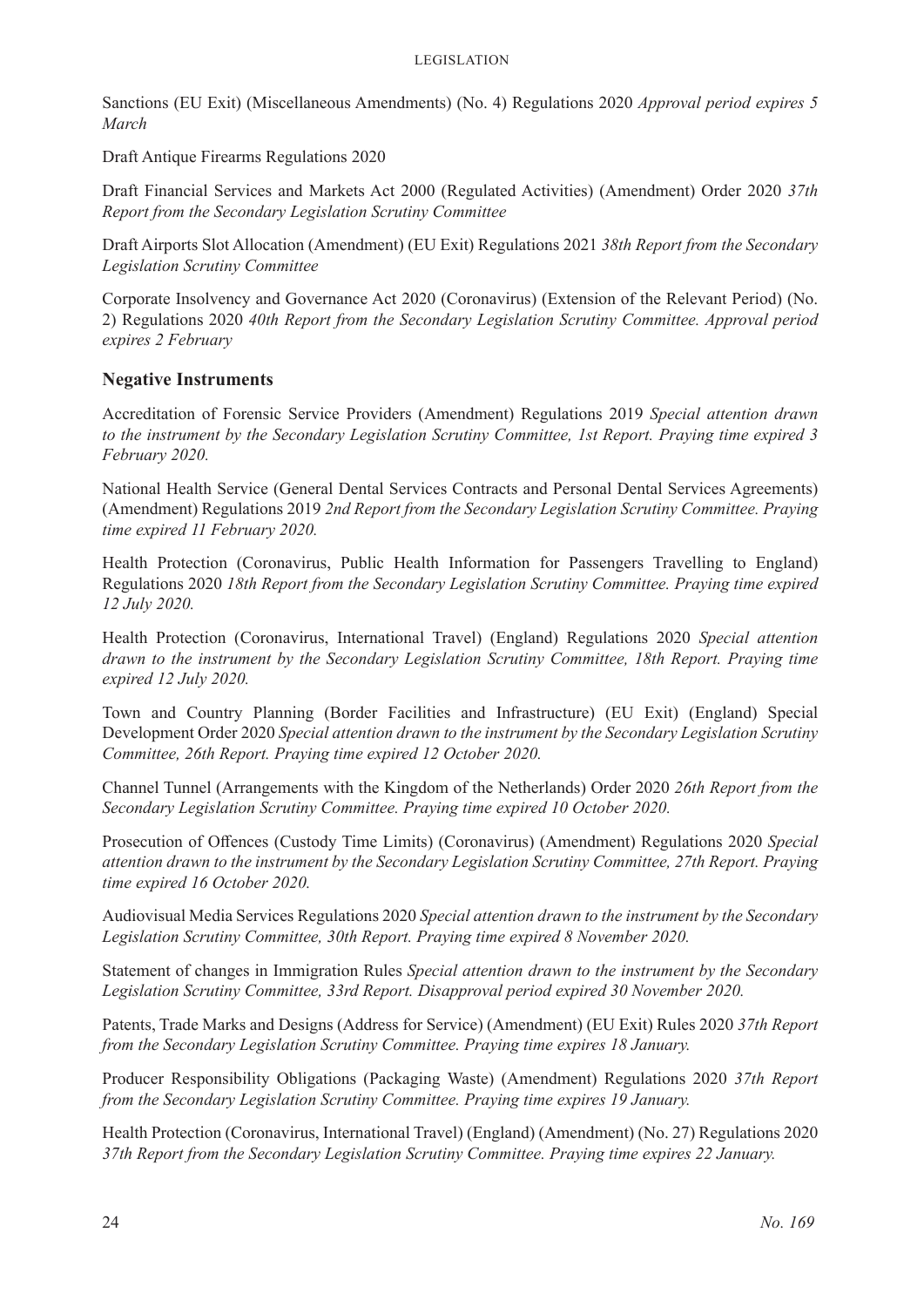Greenhouse Gas Emissions Trading Scheme (Withdrawal Agreement) (EU Exit) Regulations 2020 *38th Report from the Secondary Legislation Scrutiny Committee. Praying time expires 23 January.*

Parish and Community Meetings (Coronavirus) (Polls) (Amendment) (England) Rules 2020 *38th Report from the Secondary Legislation Scrutiny Committee. Praying time expires 26 January*

Direct Payments to Farmers and Cross-Compliance (Simplifications) (England) (Amendment) Regulations 2020 *38th Report from the Secondary Legislation Scrutiny Committee. Praying time expires 26 January.*

Town and Country Planning (Local Planning, Development Management Procedure, Listed Buildings etc.) (England) (Coronavirus) (Amendment) Regulations 2020 *38th Report from the Secondary Legislation Scrutiny Committee. Praying time expires 28 January.*

Vaccine Damage Payments (Specified Disease) Order 2020 *38th Report from the Secondary Legislation Scrutiny Committee. Praying time expires 28 January.*

National Health Service (General Medical Services Contracts and Personal Medical Services Agreements) (Amendment) (No. 3) Regulations 2020 *38th Report from the Secondary Legislation Scrutiny Committee. Praying time expires 28 January.*

Channel Tunnel (Customs and Excise) (Amendment) (EU Exit) Order 2020 *38th Report from the Secondary Legislation Scrutiny Committee. Praying time expires 29 January.*

Health Protection (Coronavirus, International Travel) (England) (Amendment) (No. 28) Regulations 2020 *38th Report from the Secondary Legislation Scrutiny Committee. Praying time expires 29 January.*

Statement of Changes in Immigration Rules (HC1043) *Special attention drawn to the instrument by the Secondary Legislation Scrutiny Committee, 40th Report. Disapproval period expires 4 February.*

Clean Air Zones Central Services (Fees) (England) Regulations 2020 *40th Report from the Secondary Legislation Scrutiny Committee. Praying time expires 1 February.*

International Waste Shipments (Amendment of Regulation (EC) No 1013-2006) Regulations 2020 *40th Report from the Secondary Legislation Scrutiny Committee. Praying time expires 2 February.*

National Lottery (Amendment) Regulations 2020 *40th Report from the Secondary Legislation Scrutiny Committee. Praying time expires 2 February.*

Business Tenancies (Protection from Forfeiture: Relevant Period) (Coronavirus) (England) (No. 3) Regulations 2020 *40th Report from the Secondary Legislation Scrutiny Committee. Praying time expires 3 February.*

Personal Protective Equipment (Temporary Arrangements) (Coronavirus) (England) Regulations 2020 *40th Report from the Secondary Legislation Scrutiny Committee. Praying time expires 3 February.*

Air Traffic Management (Amendment etc) (EU Exit) (No. 3) Regulations 2020 *40th Report from the Secondary Legislation Scrutiny Committee. Praying time expires 4 February.*

Health Protection (Coronavirus, International Travel and Public Health Information) (England) (Amendment) (No. 2) Regulations 2020 *40th Report from the Secondary Legislation Scrutiny Committee. Praying time expires 5 February.*

Tax Credits, Childcare Payments and Childcare (Extended Entitlement) (Coronavirus and Miscellaneous Amendments) Regulations 2020 *40th Report from the Secondary Legislation Scrutiny Committee. Praying time expires 5 February.*

Rent Officers (Housing Benefit and Universal Credit Functions) (Modification) Order 2020 *40th Report from the Secondary Legislation Scrutiny Committee. Praying time expires 8 February.*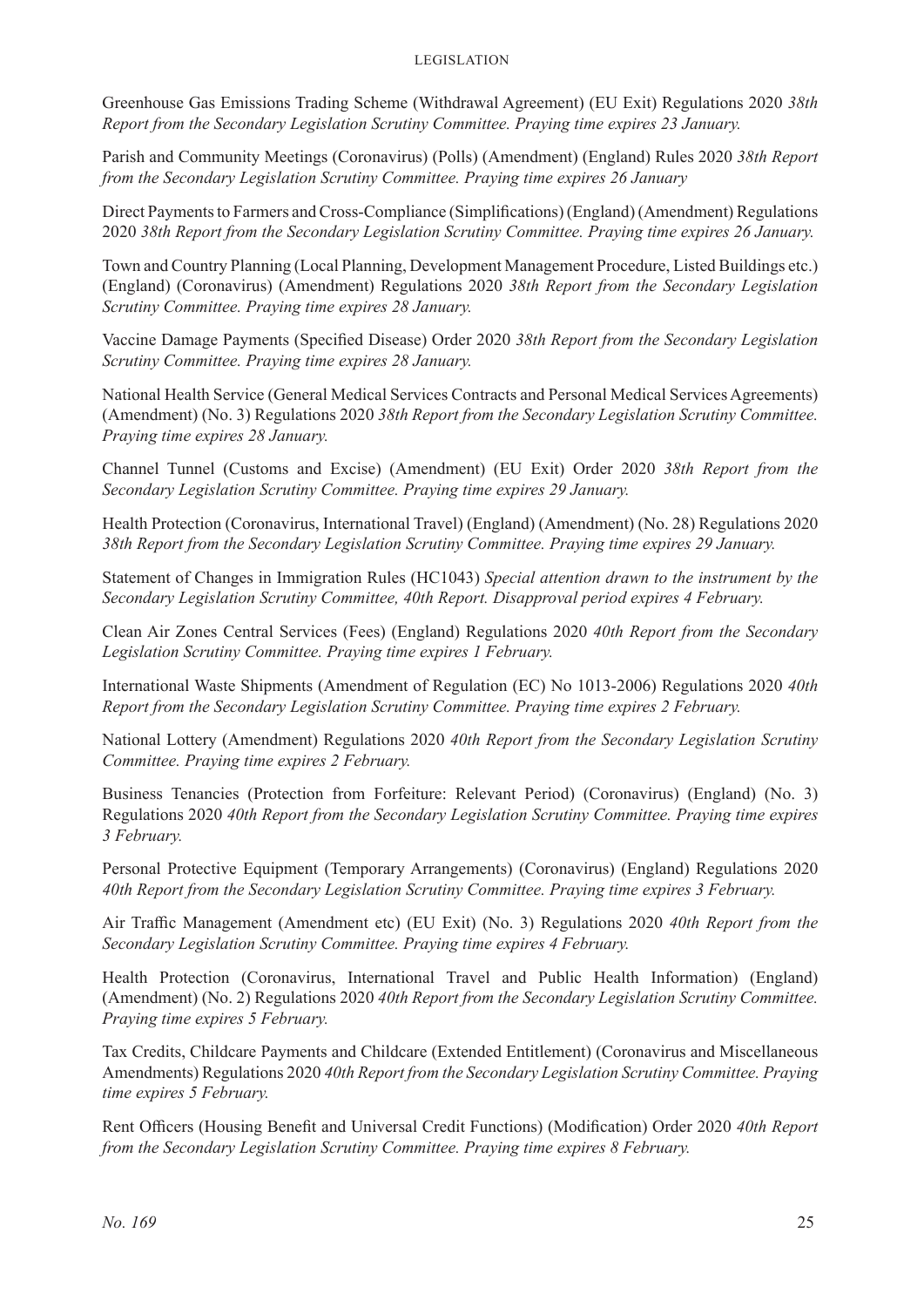Social Security Contributions (Disregarded Payments) (Coronavirus) (No. 2) Regulations 2020 *40th Report from the Secondary Legislation Scrutiny Committee. Praying time expires 8 February.*

Social Security Contributions (Disregarded Payments) (Coronavirus) (Scotland and Wales) Regulations 2020 *40th Report from the Secondary Legislation Scrutiny Committee. Praying time expires 9 February.*

Health Protection (Coronavirus, Travel from South Africa) (England) Regulations 2020 *40th Report from the Secondary Legislation Scrutiny Committee. Praying time expires 12 February.*

Health Protection (Coronavirus, International Travel) (England) (Amendment) (No. 29) Regulations 2020 *40th Report from the Secondary Legislation Scrutiny Committee. Praying time expires 12 February.*

Human Medicines (Coronavirus) (Further Amendments) Regulations 2020 *40th Report from the Secondary Legislation Scrutiny Committee. Praying time expires 12 February.*

#### **Proposed Negative Statutory Instruments laid under the European Union (Withdrawal) Act 2018**

Social Fund Funeral Expenses Payment (Amendment) Regulations 2021 *Sifting period expires: 21 January*

Drivers' Hours and Tachographs (Amendment) Regulations 2021 *Sifting period expires: 26 January*

#### **Treaties before the House**

Agreement in the form of an Exchange of Notes between the Government of the United Kingdom of Great Britain and Northern Ireland and the Government of the United States of America on Technology Safeguards associated with United States Participation in Space Launches from the United Kingdom *Special attention drawn by the European Union Committee, 17th Report. Scrutiny period expired: 1 December 2020*

Framework Agreement on Fisheries between the United Kingdom of Great Britain and Northern Ireland and the Kingdom of Norway *Special attention drawn by the European Union Committee, 17th Report. Scrutiny period expired: 2 December 2020*

Air Transport Agreement between the United Kingdom and the United States of America *Scrutiny period expires: 19 January*

Agreement between the United Kingdom and the United Mexican States on the mutual recognition and protection of designations for spirit drinks *Scrutiny period expires: 27 January*

Partnership, Trade and Cooperation Agreement between the United Kingdom and the Republic of North Macedonia *Scrutiny period expires: 1 February*

Agreement on Trade Continuity between the United Kingdom and Canada *Scrutiny period expires: 1 February*

Agreement establishing an Association between the United Kingdom and the Arab Republic of Egypt *Scrutiny period expires: 2 February*

Free Trade Agreement, done at Singapore on 10 December 2020, between the United Kingdom and the Republic of Singapore *Scrutiny period expires: 3 February*

Agreement between the United Kingdom and Iceland and the Kingdom of Norway on Trade in Goods *Scrutiny period expires: 3 February*

Economic Partnership Agreement between the United Kingdom and the Republic of Kenya, a Member of the East African Community *Scrutiny period expires: 4 February*

Free Trade Agreement between the United Kingdom and the Socialist Republic of Vietnam (with Exchange of Letters) *Scrutiny period expires: 15 February*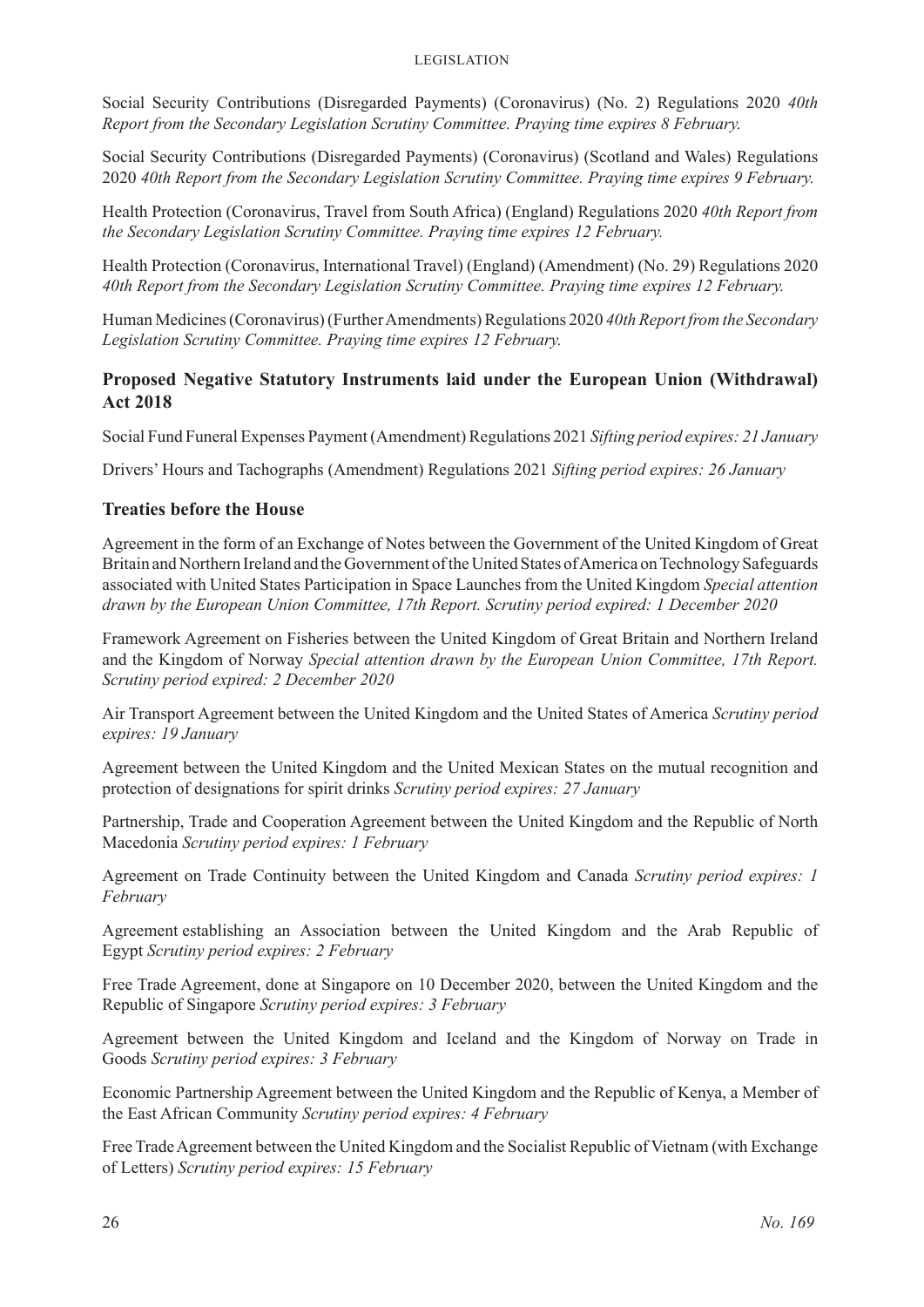# **Retirement**

*The following member of the House has given notice of her intention to retire.*

Baroness Tonge (19 February)

# **Select Committee Report awaiting a Government response after two months**

*The Government has undertaken to respond in writing to the reports of select committees, if possible, within two months of publication. Only in exceptional circumstances should a response be deferred for more than six months after the report's publication. If it appears likely that a response may be received later than two months after the date of publication, the department concerned should write to the Committee explaining the reasons and indicating the likely timetable.*

**Economic Affairs Committee** *Social care funding: time to end a national scandal* (7th Report, Session 2017–19, HL Paper 392), (response due 4 September 2019, no further date agreed for a response) [Department of Health and Social Care]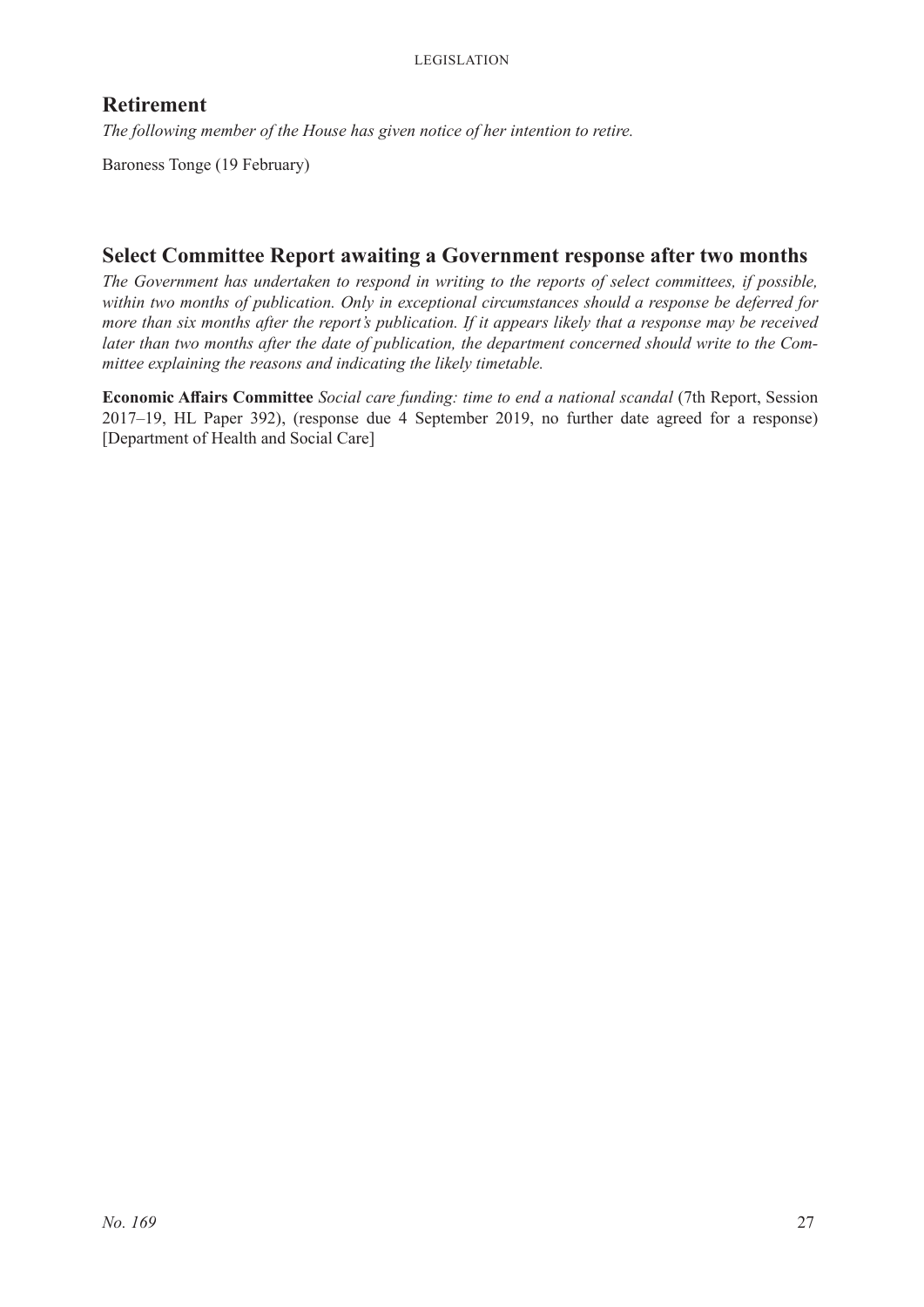# **Committees**

*Only the next meeting of each Committee is listed below. Further details of these meetings, and of planned further meetings, may be found in the House of Lords Committees Weekly Bulletin.*

| <b>Monday 11 January</b>                         |                              |                    |
|--------------------------------------------------|------------------------------|--------------------|
| EU Goods Sub-Committee                           | Virtual meeting              | 10.30am            |
| <b>Tuesday 12 January</b>                        |                              |                    |
| Science and Technology Committee                 | Virtual meeting<br>(webcast) | 9.40am             |
| COVID-19 Committee                               | Virtual Meeting<br>(webcast) | 10.00am            |
| EU Security and Justice Sub-Committee            | Virtual Meeting<br>(webcast) | 10.00am            |
| <b>Common Frameworks Scrutiny Committee</b>      | Virtual meeting              | 10.30am            |
| Communications and Digital Committee             | Virtual meeting              | 3.00 <sub>pm</sub> |
| Economic Affairs Committee                       | Virtual meeting              | 3.00 <sub>pm</sub> |
| Secondary Legislation Scrutiny Committee         | Virtual meeting              | 3.45pm             |
| <b>Wednesday 13 January</b>                      |                              |                    |
| <b>EU Environment Sub-Committee</b>              | Virtual meeting<br>(webcast) | 9.30am             |
| <b>Constitution Committee</b>                    | Virtual meeting<br>(webcast) | 9.30am             |
| Risk Assessment and Risk Planning Committee      | Virtual meeting<br>(webcast) | 10.30am            |
| <b>Public Services Committee</b>                 | Virtual meeting<br>(webcast) | 3.00 <sub>pm</sub> |
| National Plan for Sport and Recreation Committee | Virtual meeting<br>(webcast) | 3.30pm             |
| EU International Agreements Sub-Committee        | Virtual meeting              | 4.00 <sub>pm</sub> |
| <b>Thursday 14 January</b>                       |                              |                    |
| <b>EU Services Sub-Committee</b>                 | Virtual meeting<br>(webcast) | 9.00am             |
| <b>Conduct Committee</b>                         | Virtual meeting              | 2.00 <sub>pm</sub> |
| <b>Wednesday 20 January</b>                      |                              |                    |
| <b>Finance Committee</b>                         | Virtual meeting              | 4.15pm             |
| <b>Thursday 28 January</b>                       |                              |                    |
| <b>Services Committee</b>                        | Virtual meeting              | 1.00 <sub>pm</sub> |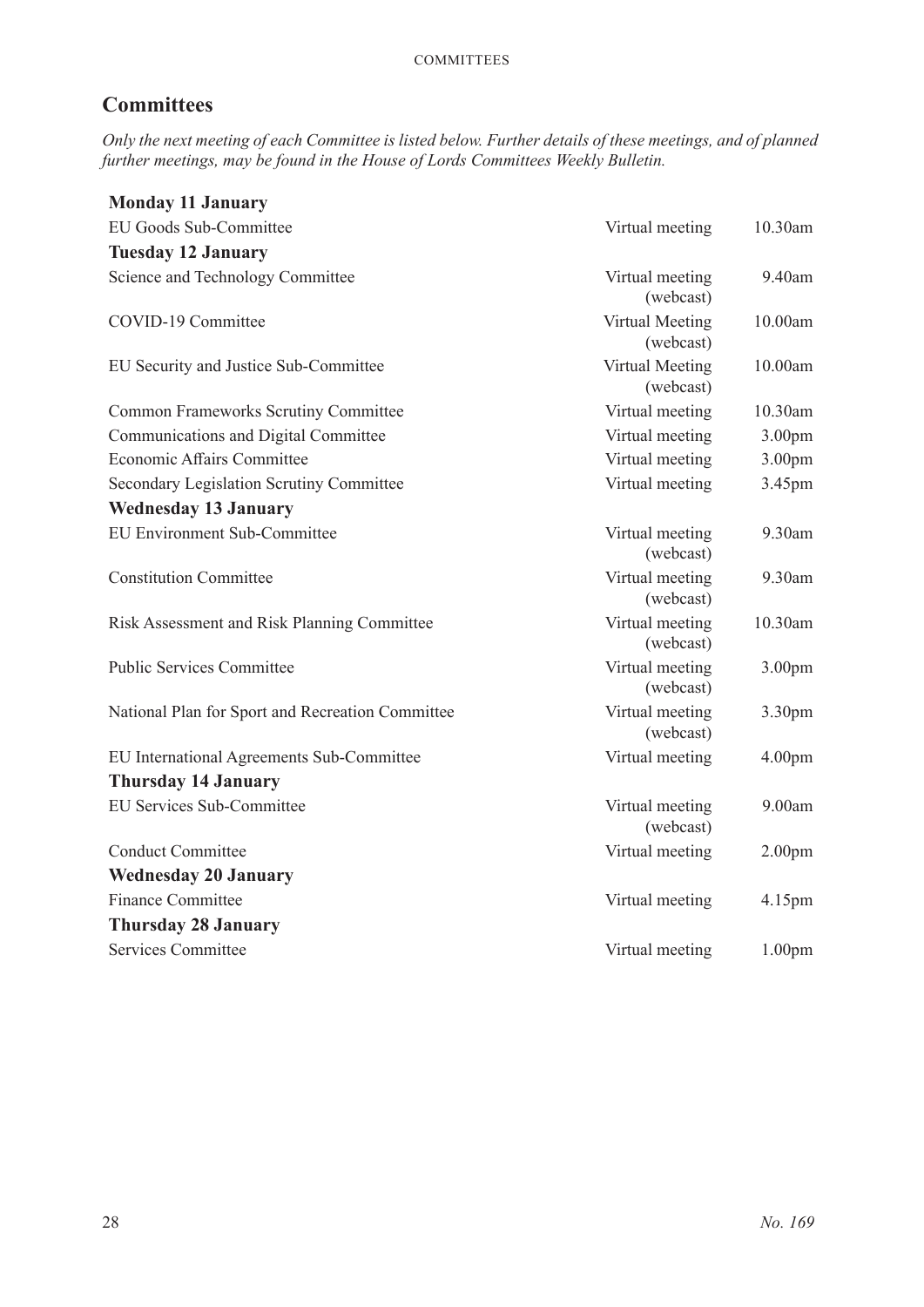# **Minutes of Proceedings of Friday 8 January 2021**

*The House met at 11.00am.*

*Prayers were read by the Lord Bishop of Rochester.*

#### **Public Business**

1 **Trade and Cooperation Agreement reached between the United Kingdom and the European Union** (5-hour debate) Lord True moved that this House takes note of the Trade and Cooperation Agreement reached between the United Kingdom and the European Union. After debate, the debate was adjourned.

*The House adjourned. The House resumed.*

2 **Trade and Cooperation Agreement reached between the United Kingdom and the European Union** (5-hour debate) The debate on the motion of Lord True was resumed. After further debate, the motion was agreed to

*The House adjourned at 4.21pm until Monday 11 January at 1.00pm.*

**Ed Ollard** *Clerk of the Parliaments*

#### **Correction**

In the Minutes of Proceedings of 5 January, the following item should have been recorded as item 4:

Secondary Legislation Scrutiny The following Report from the Select Committee was made and ordered to be printed:

Proposed Negative Statutory Instruments under the European Union (Withdrawal) Act 2018

Drawn to the special attention of the House: Statement of Changes in Immigration Rules (HC1043)

Correspondence: Test to Release Scheme

Information paragraphs on the following instruments: 17 instruments relating to COVID-19 Plant Health (Amendment) (EU Exit) Regulations 2020 Clean Air Zones Central Services (Fees) (England) Regulations 2020 International Waste Shipments (Amendment of Regulation (EC) No 1013-2006) Regulations 2020 National Lottery (Amendment) Regulations 2020 Air Traffic Management (Amendment etc) (EU Exit) (No. 3) Regulations 2020. (40th Report, HL Paper 206)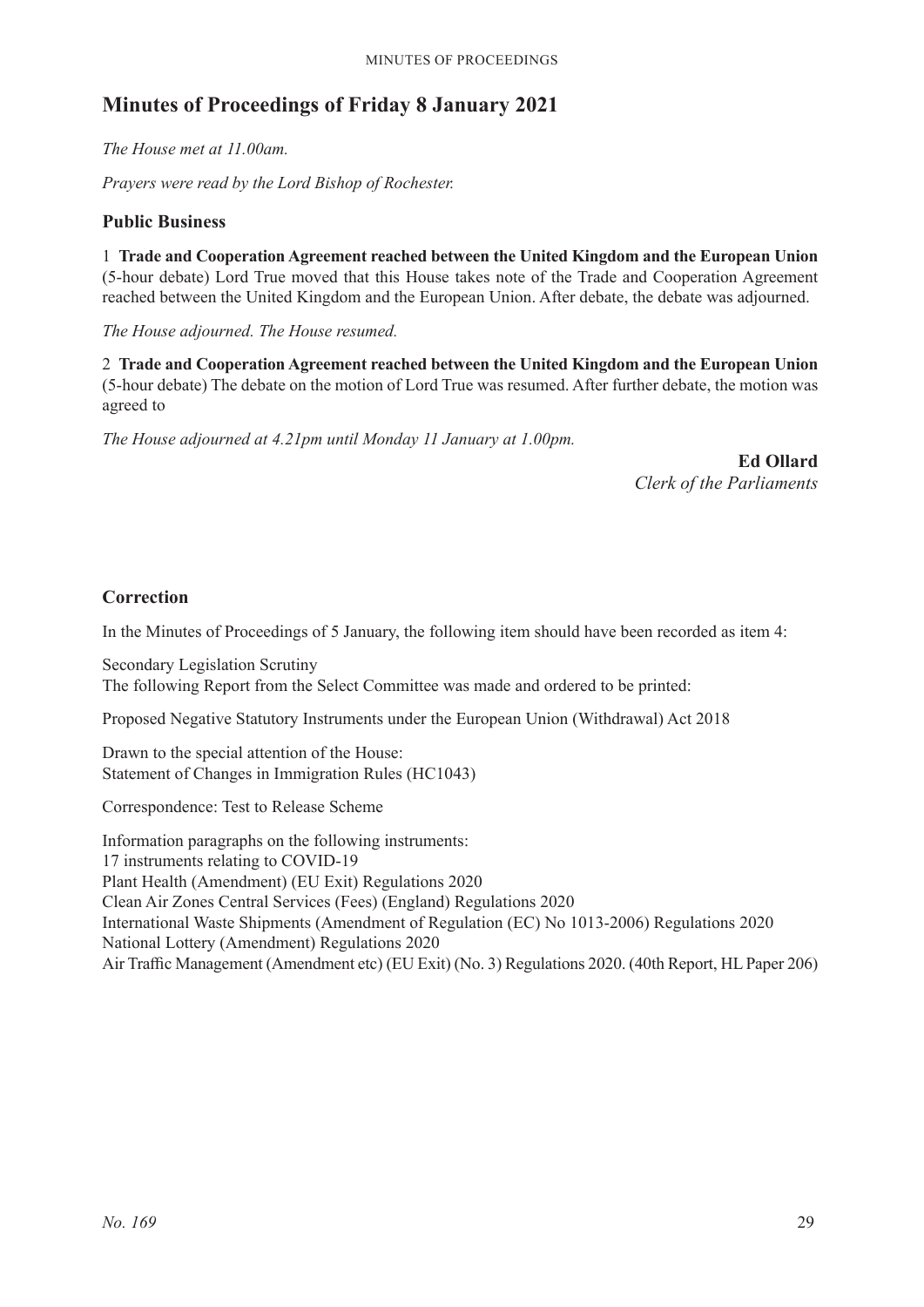# **Papers**

*All statutory instruments laid before the House are accompanied by an Explanatory Memorandum presented by command of Her Majesty, unless otherwise indicated.*

#### **Command Paper**

The following paper was presented to the House by command of Her Majesty:

1. Foreign Affairs—Draft Host Country Agreement between the Government of the United Kingdom and the Bank for International Settlements. (368)

#### **Affirmative Instrument**

The following instrument was laid before the House for approval by resolution:

1. Public Health (Coronavirus) (Protection from Eviction) (England) Regulations 2021 (15)

#### **Negative Instruments**

The following instruments were laid before the House:

1. Education and Inspections Act 2006 (Prescribed Education and Training etc) (Amendment) Regulations  $2021$  (11)

2. School Admissions (England) (Coronavirus) (Appeals Arrangements) (Amendment) Regulations 2021 (14)

3. Health Protection (Coronavirus, International Travel) (England) (Amendment) Regulations 2021 (18)

#### **Treaty subject to scrutiny under the Constitutional Reform and Governance Act 2010**

The following paper was laid before the House by command of Her Majesty:

1. Trade—Free Trade Agreement between the United Kingdom and the Socialist Republic of Vietnam (with Exchange of Letters) (367)